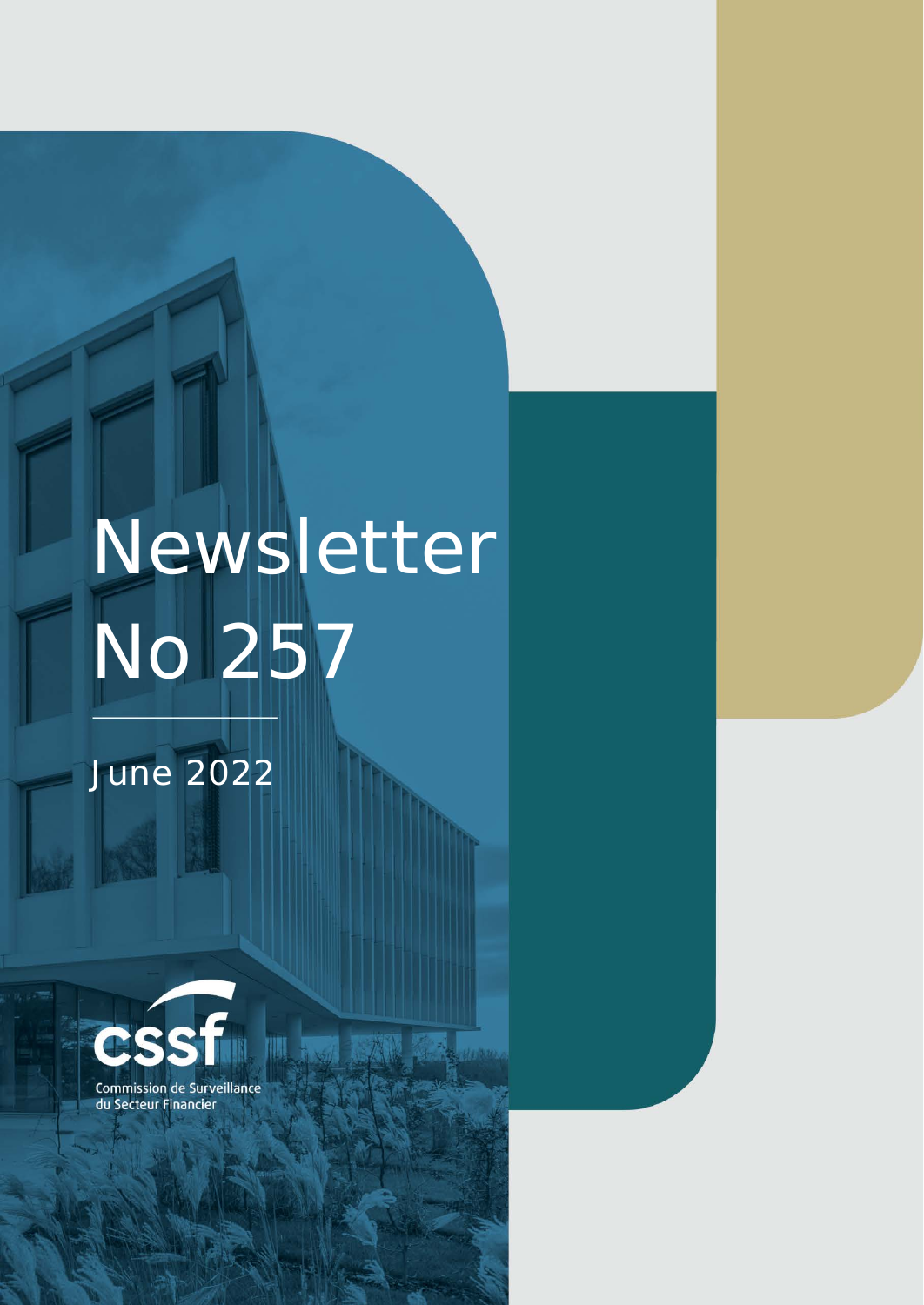#### **TABLE OF CONTENTS**

| <b>News</b>                                                                                              | 3  |
|----------------------------------------------------------------------------------------------------------|----|
| Publication of the CSSF working paper "An Assessment of Investment Funds"<br>Liquidity Management Tools" | 3  |
| Warnings                                                                                                 | 4  |
| Warnings of the CSSF                                                                                     | 4  |
| Warnings published by IOSCO                                                                              | 4  |
| <b>National regulation</b>                                                                               | 4. |
| <b>Communiqués</b>                                                                                       | 5  |
| <b>Statistics</b>                                                                                        | 5. |
| <b>Monthly Statistics</b>                                                                                | 5  |
| <b>Human resources</b>                                                                                   | 14 |
| <b>European/International News in May 2022</b>                                                           | 15 |
| Single Supervisory Mechanism (SSM) - European Central Bank (ECB)                                         | 15 |
| European Parliament, European Commission and European Council                                            | 15 |
| European Banking Authority (EBA)                                                                         | 15 |
| European Supervisory Authorities (ESAs)                                                                  | 18 |
| Basel Committee on Banking Supervision (BCBS)                                                            | 18 |
| Macroprudential topics                                                                                   | 19 |
| Financial Stability Board (FSB)                                                                          | 20 |
| European Securities and Markets Authority (ESMA)                                                         | 20 |
| <b>Financial centre</b>                                                                                  | 22 |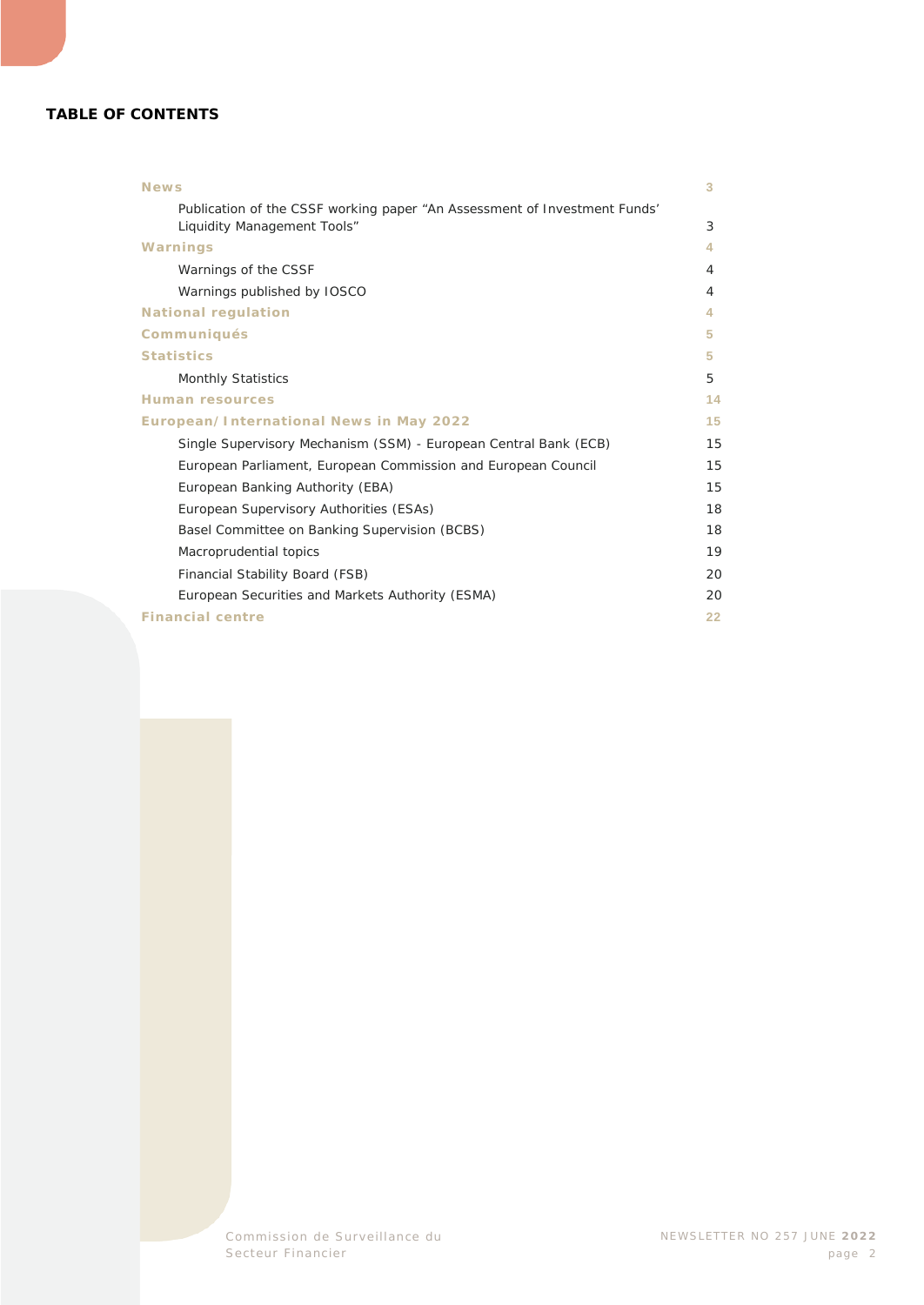<span id="page-2-0"></span>

#### <span id="page-2-1"></span>**PUBLICATION OF THE CSSF WORKING PAPER "AN ASSESSMENT OF INVESTMENT FUNDS' LIQUIDITY MANAGEMENT TOOLS"**



The CSSF presents in the working paper, written jointly with two coauthors from the BIS, an empirical assessment of the effectiveness of liquidity management

tools used by Luxembourg-domiciled open-ended funds (UCITS) during the COVID-19 crisis and the years before.

The analysis focuses on the following tools:

- 1. the funds' portfolio management, including cash and other liquid assets;
- 2. the use of swing pricing; and
- 3. the temporary suspension of redemptions.

The main findings are the following:

- For most funds, the liquid asset ratio generally exceeds the maximum daily redemptions, suggesting that these funds have sufficient liquidity buffers to meet elevated redemptions. However, funds increase cash positions in periods of high volatility, such as the March 2020 market turmoil, and thereby contribute to pro-cyclical selling of assets.
- Fund managers' estimates of how the liquidity of the fund portfolio would be affected in a stress scenario vary considerably across funds. Some assessments may underestimate the potential impact of concerted sales of the same, or highly correlated, assets by other funds.
- Funds frequently use swing pricing to pass on the trading costs to transacting investors. Swing pricing mitigates dilution of the fund value. It also dampens fund outflows during episodes of elevated market volatility, except during episodes of systemic stress, such as the March 2020 turmoil.
- Funds rarely suspend redemptions. Suspensions often precede the permanent closure and

liquidation of the fund. They may also lead to higher outflows from funds with similar portfolios. Lower survival rates and adverse signaling effects may imply that funds wait too long before suspending redemptions.

Overall, these results generally confirm the relevance and effectiveness of these tools in contributing to the overall liquidity risk management of open-ended funds, especially in supporting open-ended funds in managing large outflows. However, they also call for further guidance to support fund managers in assessing the liquidity of their portfolio to better reflect a macroprudential perspective and internalise the risk of concerted selling of assets by funds in a stress scenario. Further guidance could also be given to the calibration of swing pricing to make it more responsive to deteriorating market conditions. Finally, additional guidance on the use and timing of suspensions could make these more effective and enhance market stability.

The authors therefore trust that this paper will contribute to the current work being carried out on the regulatory framework for open-ended funds in international fora, such as the FSB, IOSCO and the international securities regulators, particularly on additional conclusions to be drawn from the recent COVID-19 crisis. It should also encourage fund managers to critically consider the above findings with a view to assess the appropriateness of their liquidity management processes for their managed products.

#### Read the full working paper at:

[https://www.cssf.lu/en/Document/an-assessment-of](https://www.cssf.lu/en/Document/an-assessment-of-investment-funds-liquidity-management-tools/)[investment-funds-liquidity-management-tools/](https://www.cssf.lu/en/Document/an-assessment-of-investment-funds-liquidity-management-tools/)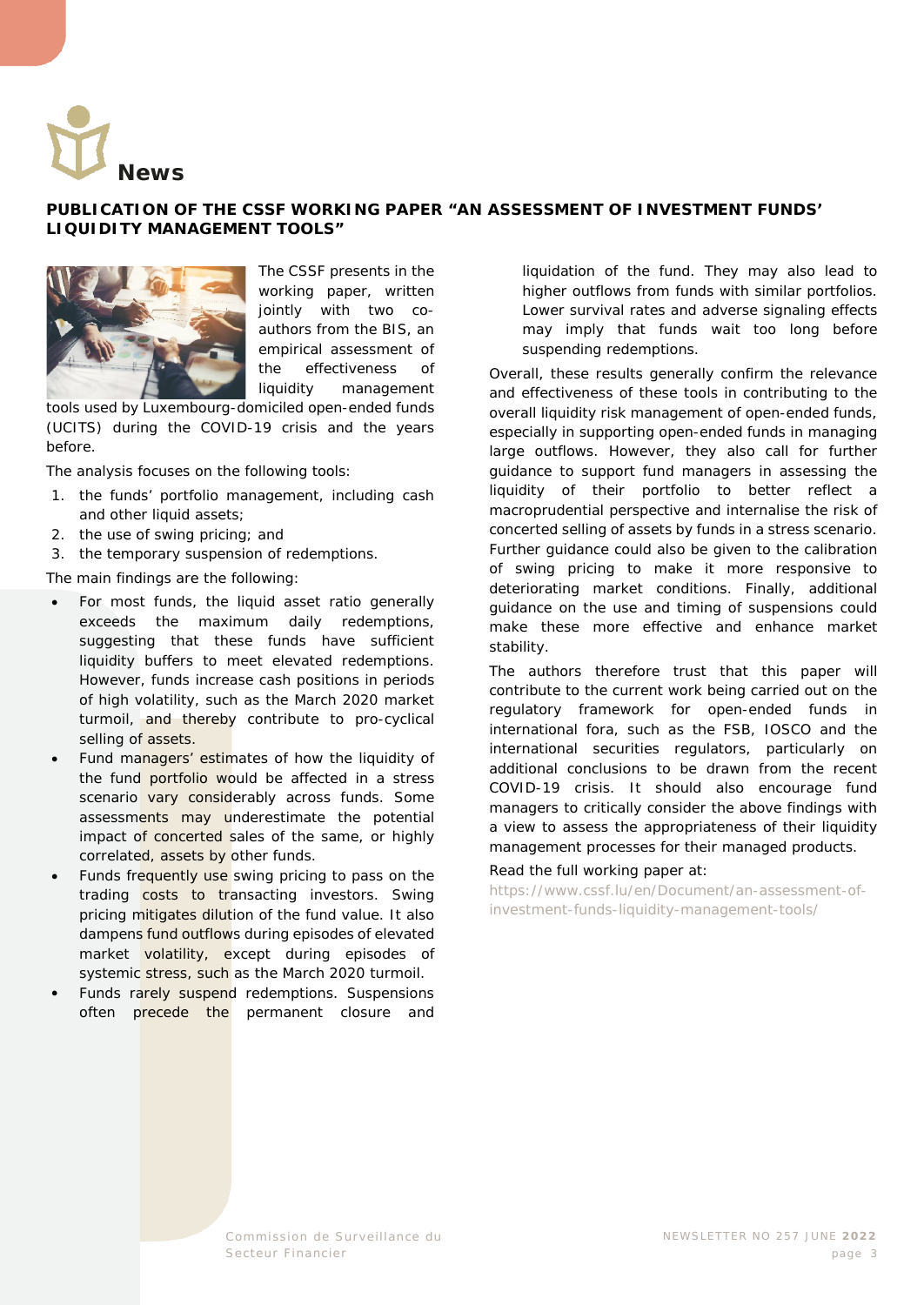<span id="page-3-0"></span>

#### <span id="page-3-1"></span>**Warnings of the CSSF**

Since the publication of the last Newsletter, the CSSF has published the following warnings:

- − [Warning concerning fraudulent activities misusing the name of the investment firm Privalux](https://www.cssf.lu/en/2022/05/warning-concerning-fraudulent-activities-misusing-the-name-of-the-investment-firm-privalux-management-s-a/)  [Management S.A.](https://www.cssf.lu/en/2022/05/warning-concerning-fraudulent-activities-misusing-the-name-of-the-investment-firm-privalux-management-s-a/)
- − [Warning concerning the website https://www.extragt.com](https://www.cssf.lu/en/2022/06/warning-concerning-the-website-https-www-extragt-com/)
- − [Warning concerning the website www.egisinvestment.com](https://www.cssf.lu/en/2022/06/warning-concerning-the-website-www-egisinvestment-com/)
- − [Warning concerning the website https://the-alternative-group.com/](https://www.cssf.lu/en/2022/06/warning-concerning-the-website-https-the-alternative-group-com/)
- − [Warning regarding the activities of an entity named Fibofix \(https://fibofix.com/en\)](https://www.cssf.lu/en/2022/06/warning-regarding-the-activities-of-an-entity-named-fibofix-https-fibofix-com-en/)

Given the significant number of fraudulent websites recently identified, the CSSF recommends verifying whether the entity with which you would like to do business is supervised by the CSSF by using the application "**[Search Entities](https://searchentities.apps.cssf.lu/search-entities/search?lng=en)**". Please pay attention to details on the websites such as: unusual or foreign phone numbers, wrong address, spelling mistakes etc. In case of doubt, please visit our [website](https://www.cssf.lu/en/financial-fraud/) and contact the CSSF.

#### <span id="page-3-2"></span>**Warnings published by IOSCO**

Several warnings have been published on the IOSCO website at: [https://www.iosco.org/investor\\_protection/?subsection=investor\\_alerts\\_portal](https://www.iosco.org/investor_protection/?subsection=investor_alerts_portal)

<span id="page-3-3"></span>

#### **National regulation**

#### **Circular CSSF 22/814 – monitoring of the threshold and other procedural aspects under Article 21b of Directive 2013/36/EU**

The purpose of the circular is to inform the persons concerned that the CSSF, in its capacity as competent authority, applies the Guidelines on the monitoring of the threshold and other procedural aspects on the establishment of an intermediate EU parent undertaking (an IPU) under Article 21b of Directive 2013/36/EU (EBA/GL/2021/08), published on 28 July 2021.

According to Article 34-4 of the Law of 5 April 1993 on the financial sector, two or more credit institutions and/or investment firms established in the EU, which are part of the same third-country group (a TCG), are required to set up an IPU (or, under exceptional cases, two IPUs) if the total value of assets in the EU of the TCG equals, or is greater than, EUR 40 billion (the IPU threshold). For the purpose of calculating the IPU threshold, TCGs shall include the assets of their third-country branches authorised in the EU.

The purpose of the Guidelines is to specify a common methodology to calculate the total value of assets in the EU of the TCGs with the aim to establish a consistent application of the IPU requirement.

<https://www.cssf.lu/en/Document/circular-cssf-22-814/>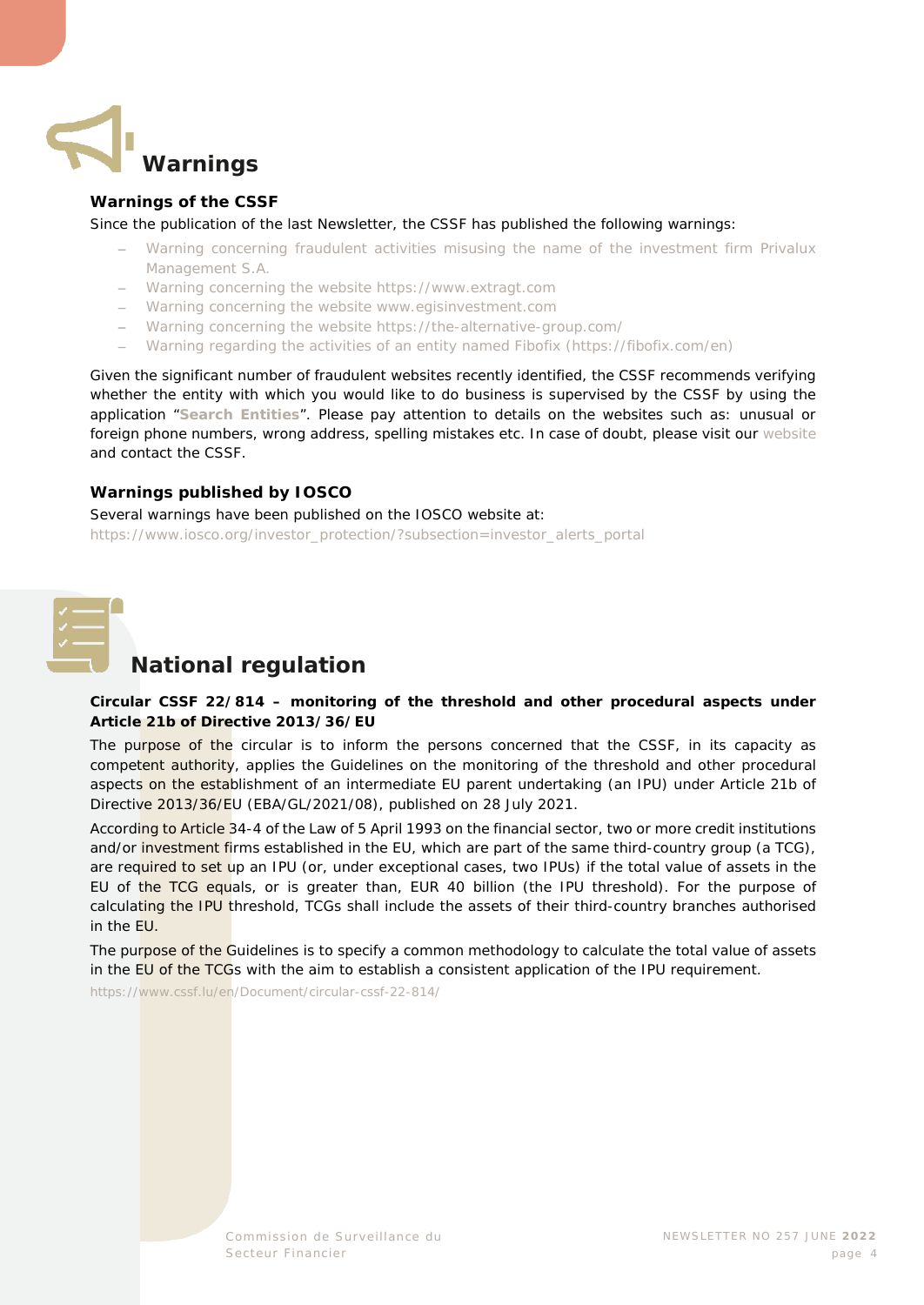<span id="page-4-0"></span>

## **Communiqués**

| Date       | <b>Publications</b>                                                                                                   |
|------------|-----------------------------------------------------------------------------------------------------------------------|
| 01.06.2022 | Global situation of undertakings for collective investment at the end of April 2022                                   |
| 10.06.2022 | Statement relating to crowdfunding service providers                                                                  |
| 15.06.2022 | Publications related to Regulation (EU) 2019/2088 – SFDR and Regulation (EU)<br>2020/852 - the EU Taxonomy Regulation |

<span id="page-4-2"></span><span id="page-4-1"></span>

#### **MONTHLY STATISTICS**



#### **INVESTMENT FIRMS: INCREASE IN THE BALANCE SHEET TOTAL AS AT 30 APRIL 2022**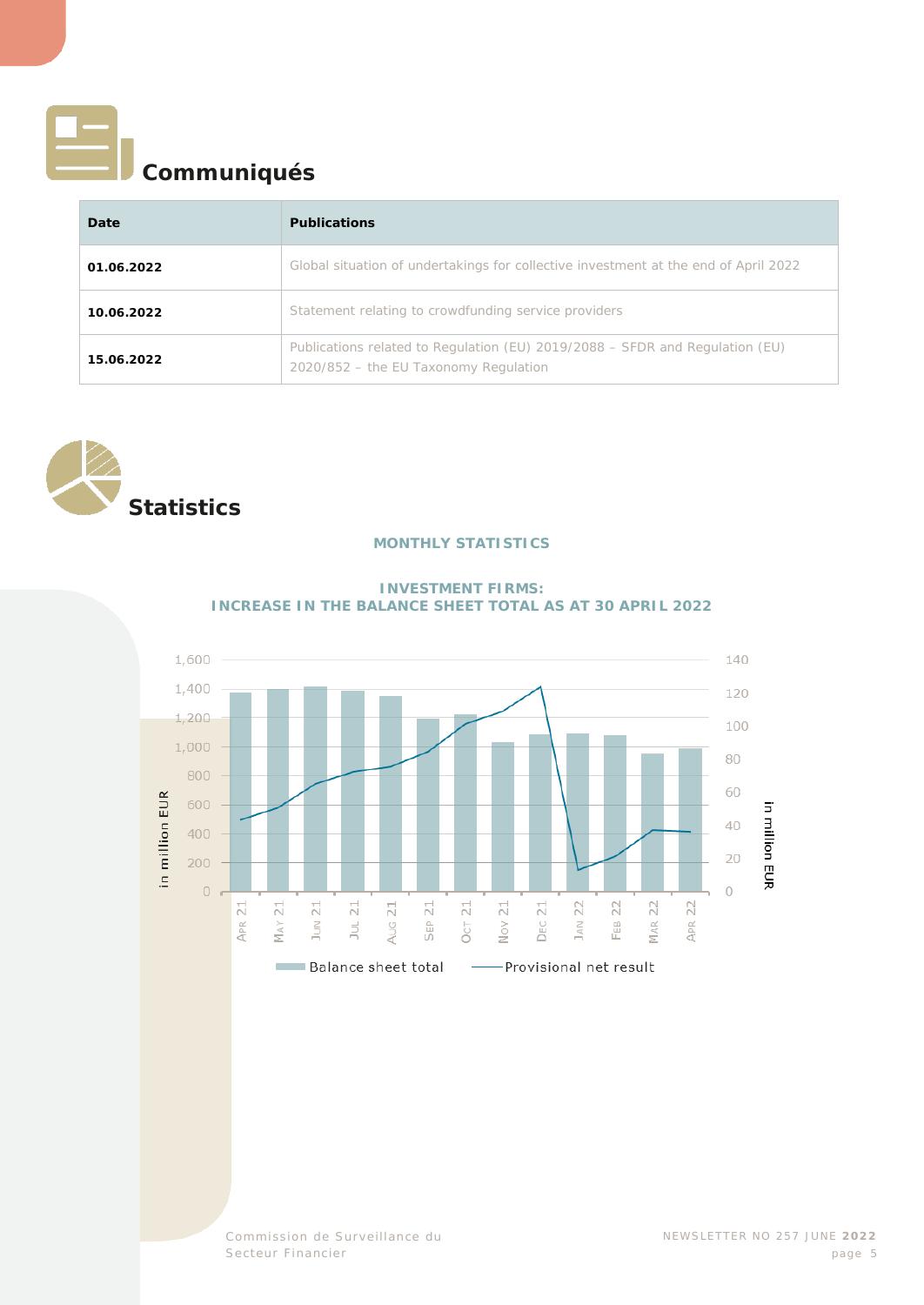

**SPECIALISED PFS: INCREASE IN THE BALANCE SHEET TOTAL AS AT 30 APRIL 2022** 

**SUPPORT PFS: SLIGHT DECREASE IN THE BALANCE SHEET TOTAL AS AT 30 APRIL 2022**

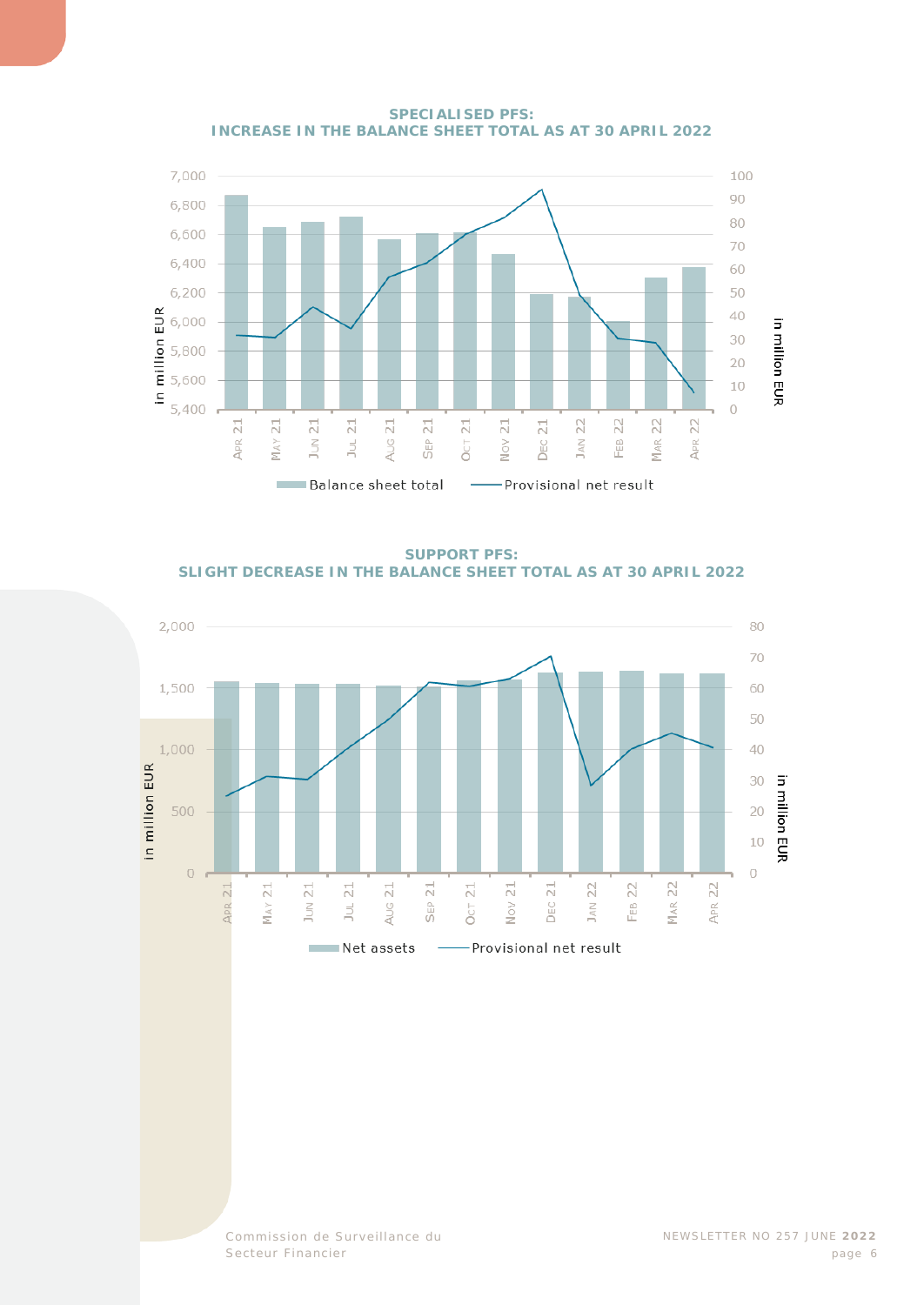#### **UCIS: SITUATION AS AT 30 APRIL 2022**

#### **NUMBER OF UCIS**





Part I (2010 Law) Part II (2010 Law)  $IFIS$  $\square$  SICAR

|                    | <b>FCP</b> | <b>SICAV</b> | Other<br>UCIS / SIFS | <b>SICARS</b> | <b>Total</b> |
|--------------------|------------|--------------|----------------------|---------------|--------------|
| Part I (2010 Law)  | 838        | 807          | 0                    | 0             | 1,645        |
| Part II (2010 Law) | 110        | 123          | 2                    | 0             | 235          |
| <b>SIFS</b>        | 286        | 1,032        | 40                   | 0             | 1,358        |
| <b>SICARS</b>      | 0          | 0            | $\Omega$             | 216           | 216          |
| <b>Total</b>       | 1,234      | 1,962        | 42                   | 216           | 3,454        |

#### **NET ASSETS OF UCIS**





**Part I** (2010 Law)  $Part II (2010 Law)$  $EFS$  $\square$  SICAR

| Total              | 969.461    | 4,393.291    | 36.234                      | 78.118        | 5,477.104    |
|--------------------|------------|--------------|-----------------------------|---------------|--------------|
| <b>SICARS</b>      | 0.000      | 0.000        | 0.000                       | 78.118        | 78.118       |
| <b>SIFS</b>        | 224.926    | 455.523      | 35.834                      | 0.000         | 716.283      |
| Part II (2010 Law) | 47.993     | 119.167      | 0.400                       | 0.000         | 167.560      |
| Part I (2010 Law)  | 696.542    | 3,818.601    | 0.000                       | 0.000         | 4,515.143    |
| in billion EUR     | <b>FCP</b> | <b>SICAV</b> | <b>Other</b><br>UCIS / SIFS | <b>SICARS</b> | <b>Total</b> |

 $EFCP$ 

 $\equiv$  SICAV

 $\square$  SICAR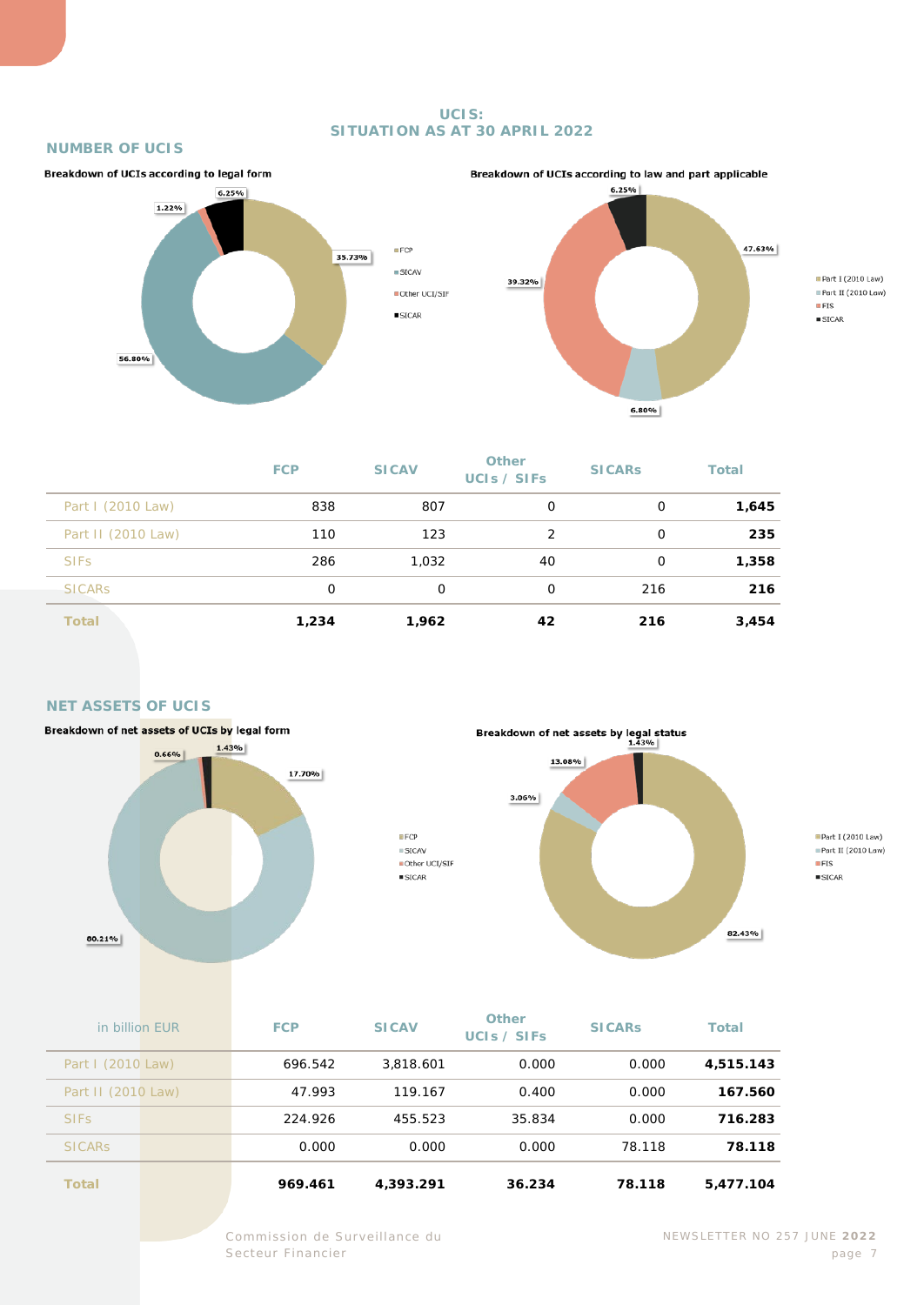#### **NET ASSETS BROKEN DOWN BY INVESTMENT POLICY**

| <b>Breakdown by investment policy</b>                    | Net assets<br>$(in bn \in)$ | Number of<br>fund units |
|----------------------------------------------------------|-----------------------------|-------------------------|
| <b>Fixed-Income Transferable Securities</b>              | 1,344.023                   | 3,161                   |
| Variable-Yield Transferable Securities                   | 1,886.907                   | 4,138                   |
| Mixed Transferable Securities                            | 1,104.154                   | 3,512                   |
| <b>Funds of Funds</b>                                    | 353.579                     | 2,066                   |
| Money Market Instruments and Other Short-Term Securities | 401.802                     | 205                     |
| Cash                                                     | 9.678                       | 9                       |
| Private Equity                                           | 70.833                      | 244                     |
| Venture Capital                                          | 3.514                       | 31                      |
| <b>Real Estate</b>                                       | 123.354                     | 328                     |
| Futures and/or Options                                   | 15.171                      | 76                      |
| Other Assets                                             | 85.971                      | 299                     |
| Public-to-Private                                        | 0.139                       | 2                       |
| Mezzanine                                                | 0.955                       | 10                      |
| Venture Capital (SICAR)                                  | 9.395                       | 69                      |
| Private Equity (SICAR)                                   | 67.629                      | 273                     |
| <b>TOTAL</b>                                             | 5,477.104                   | 14,423                  |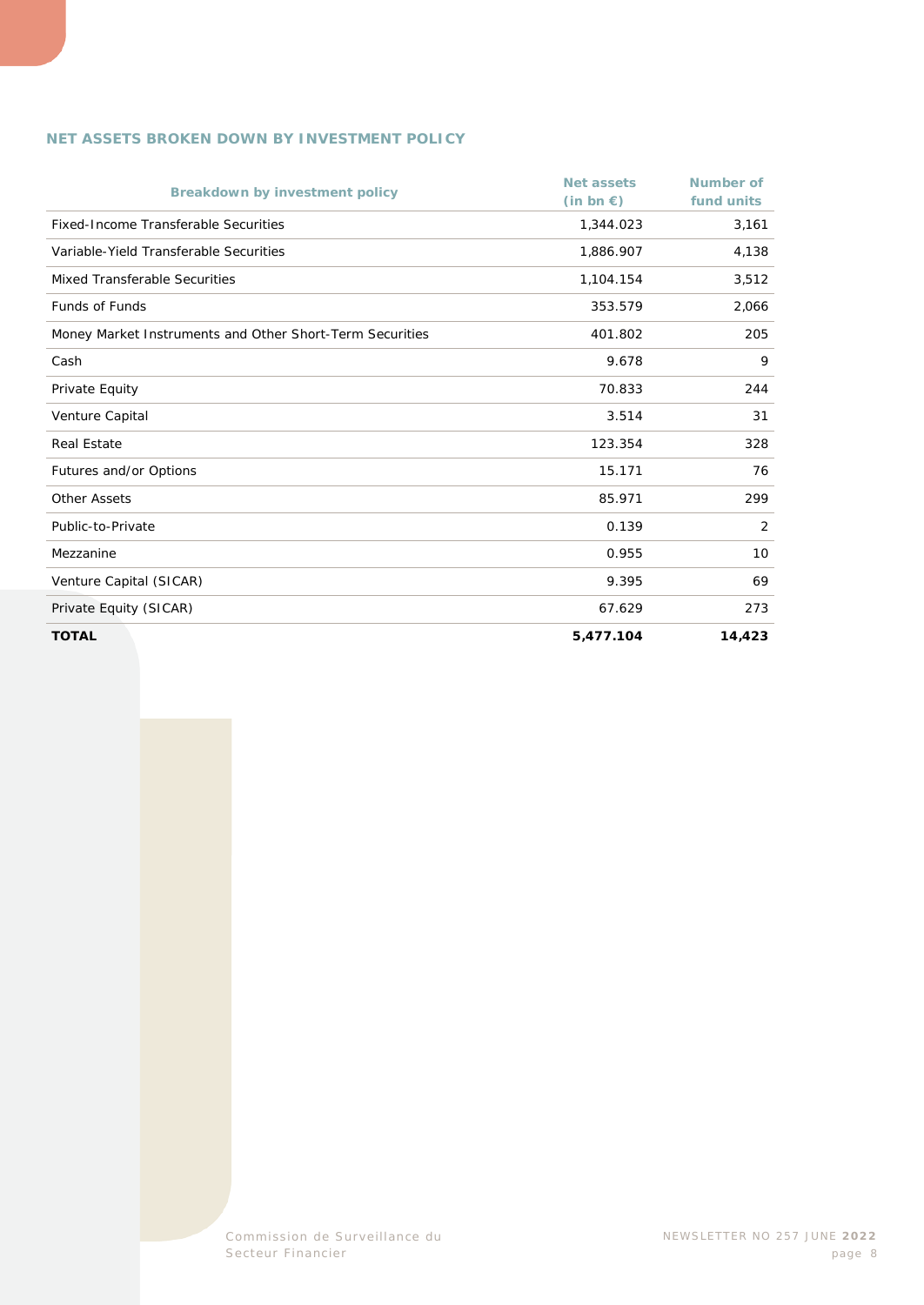|                                                                     | <b>Breakdown by investment policy</b> |                          | <b>Net assets</b><br>$(in bn \in)$ | fund units | <b>Number of Subscriptions</b><br>$(in bn \in)$ | <b>Redemptions</b><br>$(in bn \in)$ | <b>Net</b><br>subscriptions<br>(in bn $\epsilon$ ) |
|---------------------------------------------------------------------|---------------------------------------|--------------------------|------------------------------------|------------|-------------------------------------------------|-------------------------------------|----------------------------------------------------|
| <b>PART I</b>                                                       |                                       |                          |                                    |            |                                                 |                                     |                                                    |
| Fixed-Income Transferable Securities                                |                                       |                          | 1,243.548                          | 2,729      | 38.175                                          | 54.703                              | $-16.528$                                          |
| Variable-Yield Transferable Securities                              |                                       |                          | 1,807.138                          | 3,811      | 54.328                                          | 57.556                              | $-3.228$                                           |
| Mixed Transferable Securities                                       |                                       |                          | 891.751                            | 2,546      | 23.658                                          | 19.215                              | 4.443                                              |
| Funds of Funds                                                      |                                       |                          | 170.230                            | 809        | 3.438                                           | 2.568                               | 0.870                                              |
| Money Market Instruments and Other Short-<br><b>Term Securities</b> |                                       |                          | 379.112                            | 172        | 214.799                                         | 218.114                             | $-3.315$                                           |
| Cash                                                                |                                       |                          | 9.645                              | 8          | 2.476                                           | 3.313                               | $-0.837$                                           |
| Futures and/or Options                                              |                                       |                          | 8.843                              | 43         | 0.333                                           | 0.352                               | $-0.019$                                           |
| <b>Other Assets</b>                                                 |                                       |                          | 4.876                              | 8          | 0.565                                           | 0.778                               | $-0.213$                                           |
|                                                                     |                                       | <b>SUB-TOTAL PART I</b>  | 4,515.143                          | 10,126     | 337.772                                         | 356.599                             | $-18.827$                                          |
| <b>PART II</b>                                                      |                                       |                          |                                    |            |                                                 |                                     |                                                    |
| Fixed-Income Transferable Securities                                |                                       |                          | 15.655                             | 88         | 0.343                                           | 0.725                               | $-0.382$                                           |
| Variable-Yield Transferable Securities                              |                                       |                          | 14.673                             | 65         | 0.201                                           | 0.177                               | 0.024                                              |
| Mixed Transferable Securities                                       |                                       |                          | 63.806                             | 181        | 1.580                                           | 1.816                               | $-0.236$                                           |
| <b>Funds of Funds</b>                                               |                                       | 33.325                   | 195                                | 0.860      | 0.375                                           | 0.485                               |                                                    |
| Money Market Instruments and Other Short-<br><b>Term Securities</b> |                                       |                          | 13.615                             | 23         | 1.072                                           | 1.425                               | $-0.353$                                           |
| Cash                                                                |                                       |                          | 0.000                              |            | 0.000                                           | 0.000                               | 0.000                                              |
| Private Equity                                                      |                                       |                          | 14.513                             | 21         | 0.812                                           | 0.002                               | 0.810                                              |
| Venture Capital                                                     |                                       |                          | 0.712                              | 2          | 0.042                                           | 0.000                               | 0.042                                              |
| <b>Real Estate</b>                                                  |                                       |                          | 4.447                              | 9          | 0.120                                           | 0.000                               | 0.120                                              |
| Futures and/or Options                                              |                                       |                          | 1.918                              | 13         | 0.046                                           | 0.083                               | $-0.037$                                           |
| <b>Other Assets</b>                                                 |                                       |                          | 4.896                              | 26         | 0.064                                           | 0.101                               | $-0.037$                                           |
|                                                                     |                                       | <b>SUB-TOTAL PART II</b> | 167.560                            | 623        | 5.140                                           | 4.704                               | 0.436                                              |

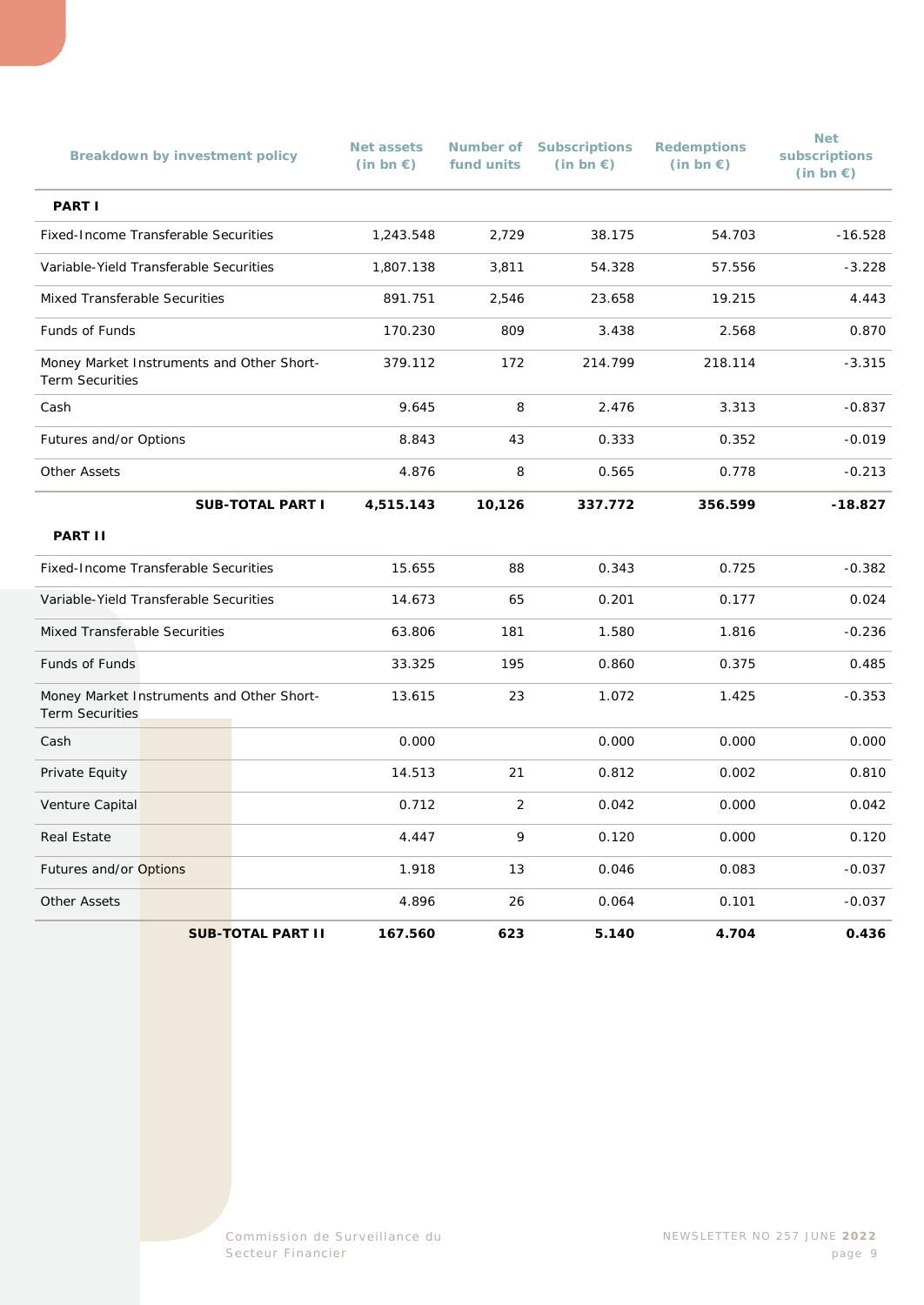#### **SIF**

|                                      | <b>TOTAL LUXEMBOURG UCIS</b>              | 5,477.104 | 14,423         | 360.847 | 376.070 | $-15.223$ |
|--------------------------------------|-------------------------------------------|-----------|----------------|---------|---------|-----------|
|                                      | <b>TOTAL SICARS</b>                       | 78.118    | 354            | 0.000   | 0.001   | $-0.001$  |
| Private Equity                       |                                           | 67.629    | 273            | 0.000   | 0.000   | 0.000     |
| Venture Capital                      |                                           | 9.395     | 69             | 0.000   | 0.001   | $-0.001$  |
| Mezzanine                            |                                           | 0.955     | 10             | 0.000   | 0.000   | 0.000     |
| Public-to-Private                    |                                           | 0.139     | $\overline{2}$ | 0.000   | 0.000   | 0.000     |
| <b>SICARS</b>                        |                                           |           |                |         |         |           |
|                                      | <b>SUB-TOTAL SIFs</b>                     | 716.283   | 3,320          | 17.935  | 14.766  | 3.169     |
| <b>Other Assets</b>                  |                                           | 76.199    | 265            | 1.415   | 0.829   | 0.586     |
| Futures and/or Options               |                                           | 4.410     | 20             | 0.040   | 0.037   | 0.003     |
| <b>Real Estate</b>                   |                                           | 118.907   | 319            | 3.008   | 0.575   | 2.433     |
| Venture Capital                      |                                           | 2.802     | 29             | 0.118   | 0.012   | 0.106     |
| Private Equity                       |                                           | 56.320    | 223            | 0.511   | 0.273   | 0.238     |
| Cash                                 |                                           | 0.033     | 1              | 0.001   | 0.000   | 0.001     |
| <b>Term Securities</b>               | Money Market Instruments and Other Short- | 9.075     | 10             | 3.705   | 3.784   | $-0.079$  |
| Funds of Funds                       |                                           | 150.024   | 1,062          | 4.178   | 1.228   | 2.950     |
| <b>Mixed Transferable Securities</b> |                                           | 148.597   | 785            | 2.537   | 1.540   | 0.997     |
|                                      | Variable-Yield Transferable Securities    | 65.096    | 262            | 0.586   | 5.585   | $-4.999$  |
|                                      | Fixed-Income Transferable Securities      | 84.820    | 344            | 1.836   | 0.903   | 0.933     |
|                                      |                                           |           |                |         |         |           |

#### **ORIGIN OF THE INITIATORS OF LUXEMBOURG UCIS**

| <b>Country</b> | Net assets<br>(in bn EUR) | in $%$ | Number of<br><b>UCIS</b> | in $%$ | Number of<br>fund units | in $%$ |
|----------------|---------------------------|--------|--------------------------|--------|-------------------------|--------|
| <b>US</b>      | 1,096.450                 | 20.0%  | 161                      | 4.7%   | 1,167                   | 8.1%   |
| GB             | 910.569                   | 16.6%  | 243                      | 7.0%   | 1,642                   | 11.4%  |
| DE             | 805.424                   | 14.7%  | 1,111                    | 32.2%  | 2,369                   | 16.4%  |
| <b>CH</b>      | 758.031                   | 13.8%  | 529                      | 15.3%  | 2,692                   | 18.7%  |
| <b>FR</b>      | 588.812                   | 10.8%  | 260                      | 7.5%   | 1,541                   | 10.7%  |
| IT             | 348.555                   | 6.4%   | 126                      | 3.6%   | 1,262                   | 8.7%   |
| <b>BE</b>      | 233.477                   | 4.3%   | 137                      | 4.0%   | 750                     | 5.2%   |
| LU             | 213.430                   | 3.8%   | 275                      | 8.0%   | 839                     | 5.8%   |
| DK.            | 122.578                   | 2.2%   | 19                       | 0.5%   | 201                     | 1.4%   |
| <b>NL</b>      | 117.958                   | 2.2%   | 40                       | 1.2%   | 256                     | 1.8%   |
| <b>OTHERS</b>  | 281.820                   | 5.2%   | 553                      | 16.0%  | 1,704                   | 11.8%  |
| <b>TOTAL</b>   | 5,477.104                 | 100.0% | 3,454                    | 100.0% | 14,423                  | 100.0% |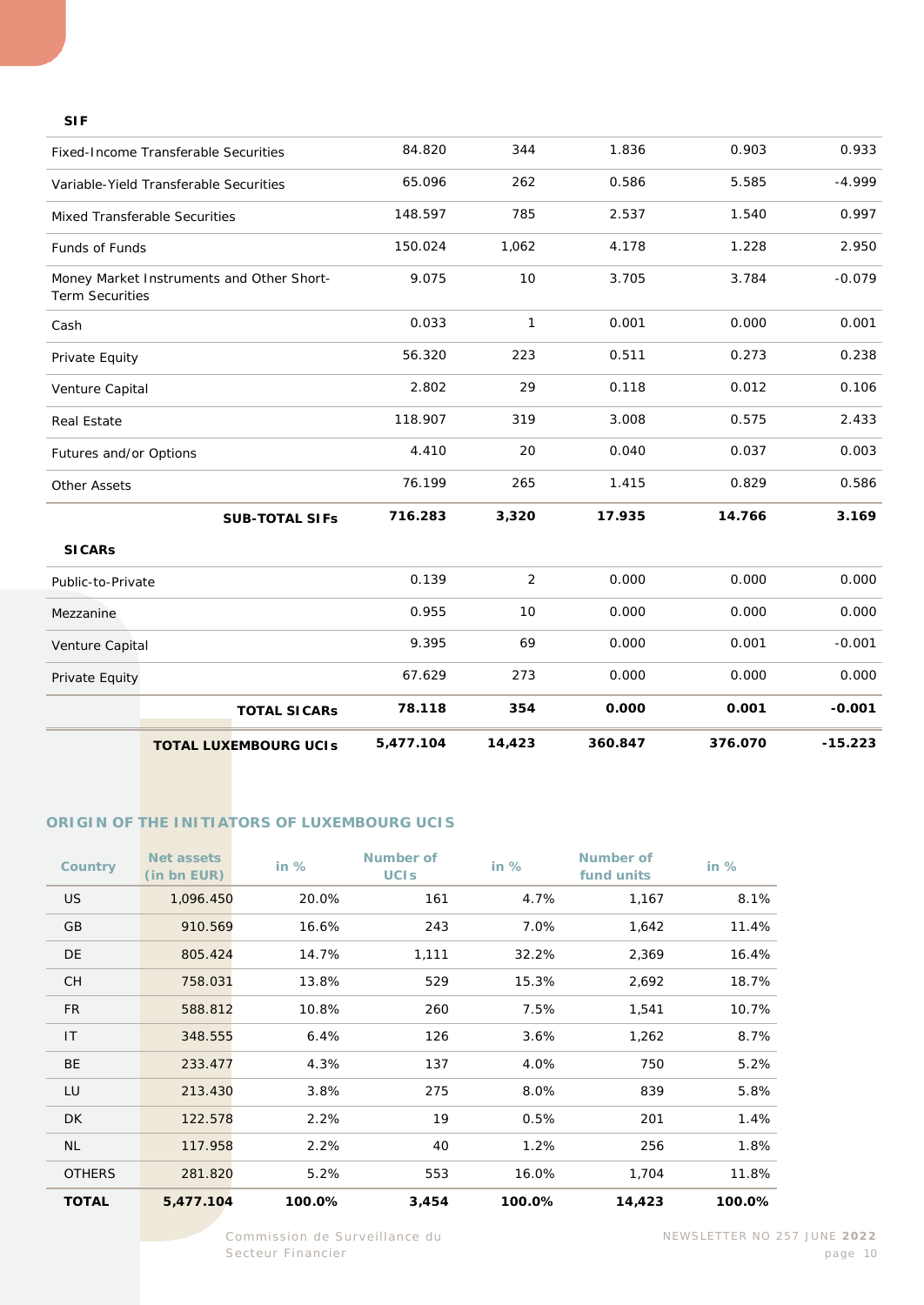#### **BREAKDOWN OF UCI FUND UNITS REGISTERED IN LUXEMBOURG BY REFERENCE CURRENCY**

| <b>Currency</b> | <b>Net assets</b><br>(in bn EUR) | in $%$   | <b>Number of</b><br>fund units | in $%$   |
|-----------------|----------------------------------|----------|--------------------------------|----------|
| <b>AUD</b>      | 3.172                            | 0.058%   | 15                             | 0.104%   |
| CAD             | 4.134                            | 0.075%   | 18                             | 0.125%   |
| <b>CHF</b>      | 53.635                           | 0.979%   | 249                            | 1.726%   |
| <b>CNH</b>      | 11.155                           | 0.204%   | 27                             | 0.187%   |
| <b>CNY</b>      | 8.959                            | 0.164%   | $\overline{4}$                 | 0.028%   |
| <b>CZK</b>      | 1.309                            | 0.024%   | 64                             | 0.444%   |
| <b>DKK</b>      | 1.851                            | 0.034%   | 12                             | 0.083%   |
| <b>EUR</b>      | 2,873.109                        | 52.457%  | 8,940                          | 61.984%  |
| GBP             | 171.515                          | 3.132%   | 294                            | 2.038%   |
| <b>HKD</b>      | 3.852                            | 0.070%   | 8                              | 0.055%   |
| <b>HUF</b>      | 0.233                            | 0.004%   | 18                             | 0.125%   |
| <b>JPY</b>      | 55.582                           | 1.015%   | 163                            | 1.130%   |
| <b>NOK</b>      | 6.325                            | 0.115%   | 31                             | 0.215%   |
| <b>NZD</b>      | 0.320                            | 0.006%   | 1                              | 0.007%   |
| <b>PLN</b>      | 0.171                            | 0.003%   | 4                              | 0.028%   |
| <b>RON</b>      | 0.522                            | 0.010%   | 2                              | 0.014%   |
| <b>SEK</b>      | 42.908                           | 0.783%   | 123                            | 0.853%   |
| <b>SGD</b>      | 1.362                            | 0.025%   | $\overline{7}$                 | 0.049%   |
| <b>USD</b>      | 2,236.969                        | 40.842%  | 4,442                          | 30.798%  |
| ZAR             | 0.021                            | 0.000%   | 1                              | 0.007%   |
| <b>TOTAL</b>    | 5,477.104                        | 100.000% | 14,423                         | 100.000% |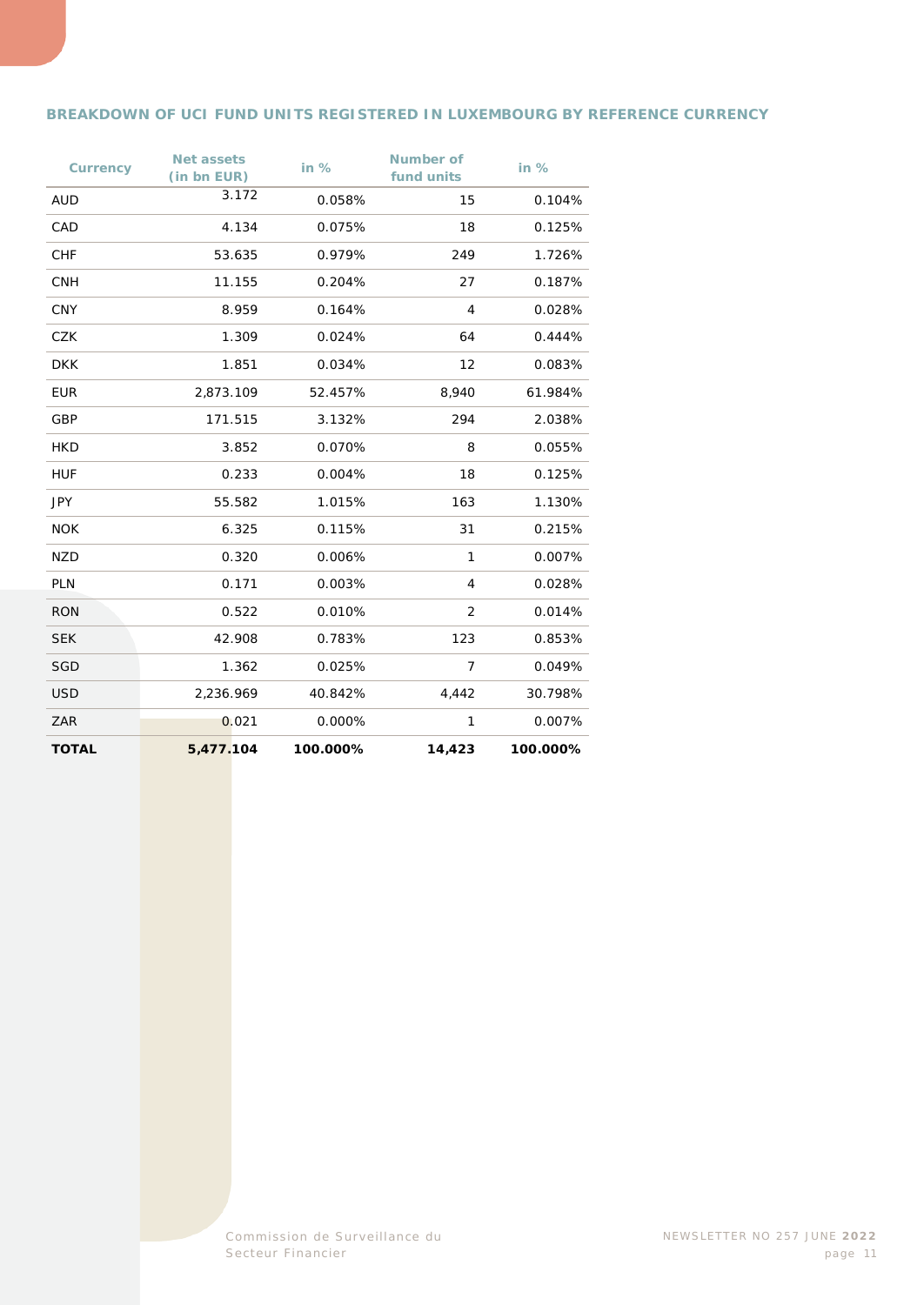#### **PROSPECTUSES TO BE PUBLISHED WHEN SECURITIES ARE OFFERED TO THE PUBLIC OR ADMITTED TO TRADING ON A REGULATED MARKET**



**CSSF APPROVALS**

In May 2022, the CSSF approved a total of 161 documents pursuant to the Prospectus Regulation, which break down as follows:

| base prospectuses:      | 57 (35.40%) |
|-------------------------|-------------|
| other prospectuses:     | 18 (11.18%) |
| registration documents: | $1(0.62\%)$ |
| supplements:            | 85 (52.80%) |
|                         |             |

#### **NOTIFICATIONS RECEIVED BY THE CSSF FROM THE COMPETENT AUTHORITIES OF OTHER EEA MEMBER STATES**



In May 2022, the CSSF received 24 notifications relating to prospectuses and base prospectuses, 2 notifications relating to registration documents and 53 notifications relating to supplements from competent authorities of other EEA Member States.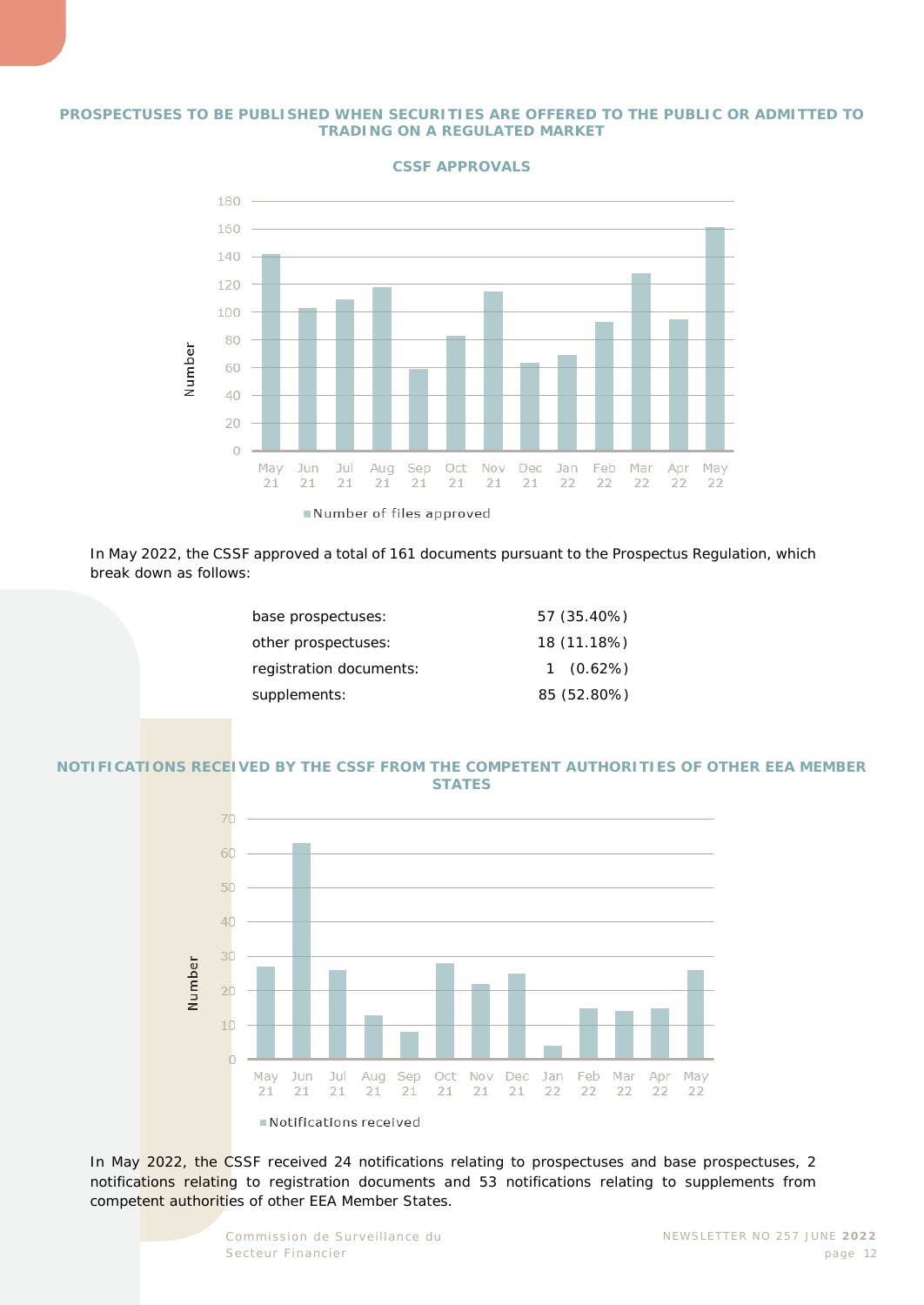

#### **NOTIFICATIONS SENT BY THE CSSF TO COMPETENT AUTHORITIES OF OTHER EEA MEMBER STATES**

In May 2022, the CSSF sent 39 notifications relating to prospectuses and base prospectuses, 1 notification relating to registration document and 59 notifications relating to supplements to the competent authorities of other EEA Member States<sup>1</sup>.

#### **ISSUERS OF SECURITIES WHOSE HOME MEMBER STATE IS LUXEMBOURG PURSUANT TO THE LAW OF 11 JANUARY 2008 ON TRANSPARENCY REQUIREMENTS FOR ISSUERS (THE "TRANSPARENCY LAW")**

Since 30 April 2022, three issuers have chosen Luxembourg as home Member State for the purposes of the Transparency Law. Moreover, five issuers were deregistered from the list due to the fact that they no longer fall within the scope of the Transparency Law.

As at 31 May 2022, **449 issuers** subject to the supervision of the CSSF were included in the list of issuers whose home Member State is Luxembourg pursuant to the Transparency Law.



<span id="page-12-0"></span>*<sup>1</sup> These figures are the number of prospectuses, base prospectuses, registration documents and supplements for which the CSSF sent one or several notifications. Where notifications were sent at different dates and/or in several Member States, only the first notification is included in the statistical calculation. Each document notified in one or several Member States is thus only counted once.*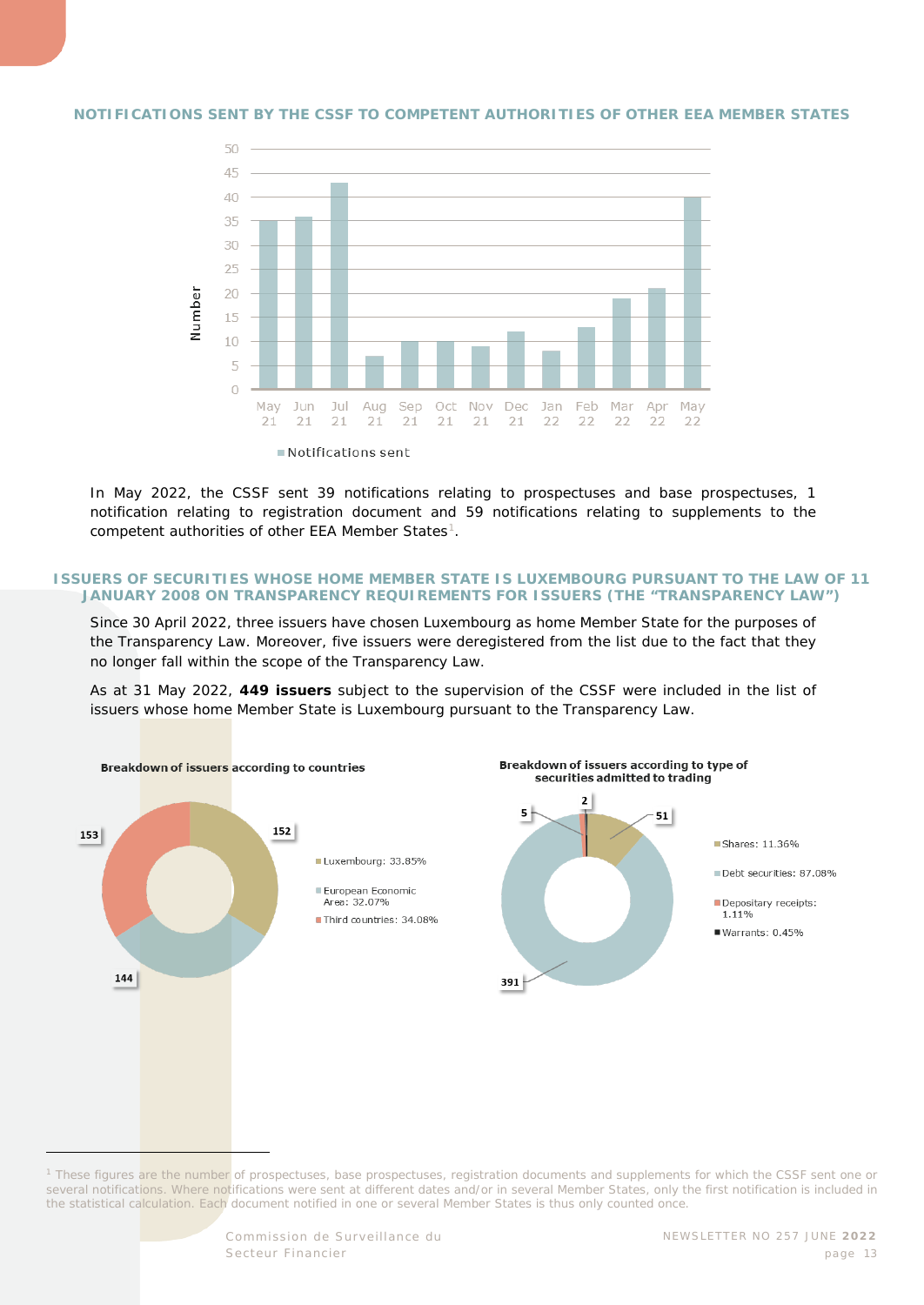#### **PENSION FUNDS**

As at 31 May 2022, **12 pension funds** in the form of pension savings companies with variable capital (SEPCAVs) and pension savings associations (ASSEPs) were registered on the official list of pension funds subject to the Law of 13 July 2005 on institutions for occupational retirement provision in the form of a SEPCAV and an ASSEP.

On the same date, the number of professionals authorised to act as **liability managers** for pension funds subject to the Law of 13 July 2005 amounted to **16**.

#### **SECURITISATION UNDERTAKINGS**

The number of **securitisation undertakings** authorised by the CSSF in accordance with the Law of 22 March 2004 on securitisation amounted to **28** entities as at 31 May 2022.

#### **PUBLIC OVERSIGHT OF THE AUDIT PROFESSION**

The public oversight of the audit profession covered **53** *cabinets de révision agréés* (approved audit firms) and **344** *réviseurs d'entreprises agréés* (approved statutory auditors) as at 31 May 2022. The oversight also included **22 third-country auditors and audit firms** duly registered in accordance with the Law of 23 July 2016 concerning the audit profession.

<span id="page-13-0"></span>

#### **Human resources**

In order to increase its staff, the CSSF has hired 3 employees since the publication of the last Newsletter and counts 970 agents (530 men and 440 women). They have been assigned to the following departments:

#### **On-site Inspection**

Tania MARTINS ABRANTES

**UCI Departments**

Loïc DEVRESSE

**Information Systems of the CSSF**

Stéphanie AUBAUD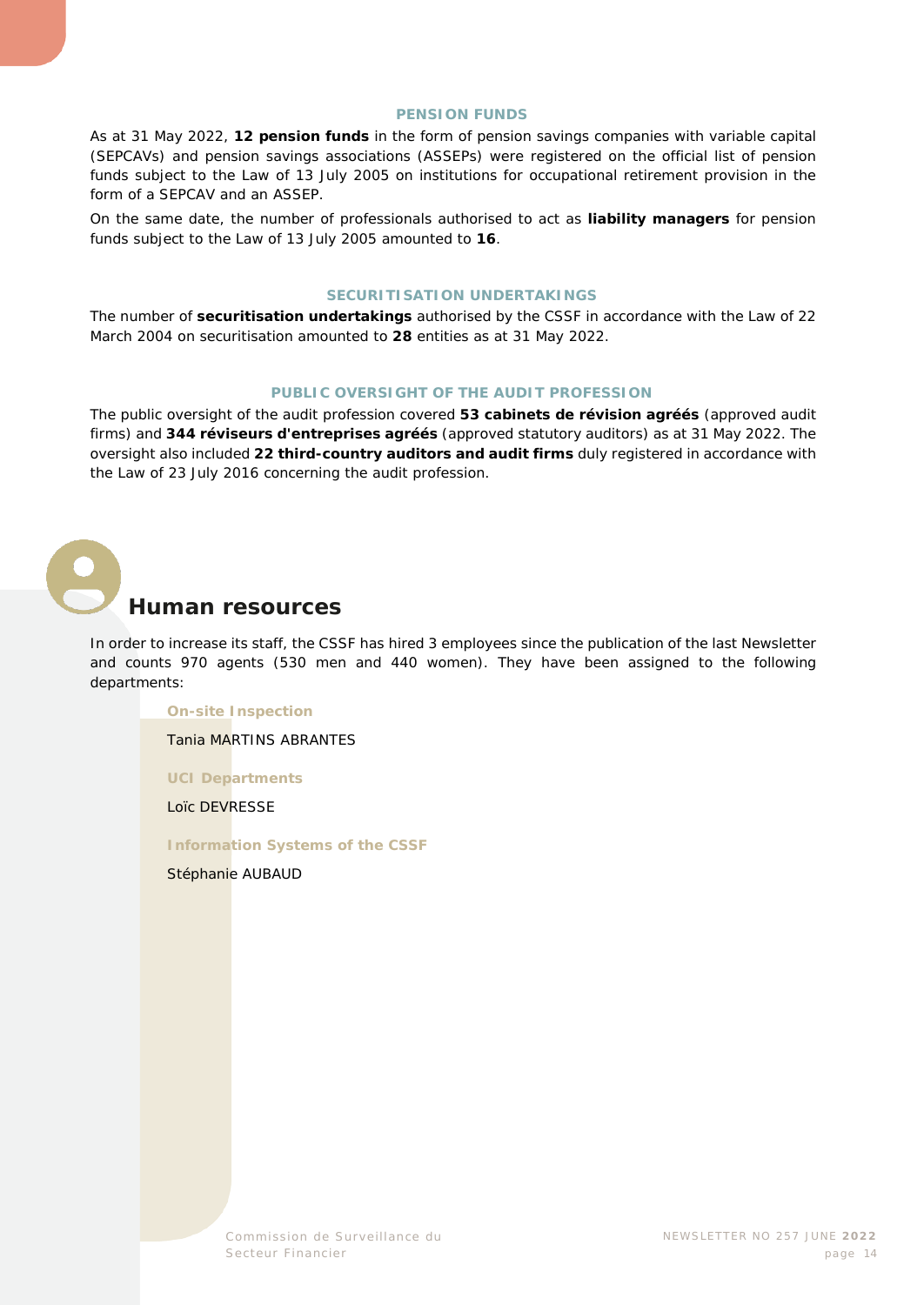<span id="page-14-0"></span>

### **European/International News in May 2022**

#### **Single Supervisory Mechanism (SSM) - European Central Bank (ECB)**

<span id="page-14-1"></span>

| Date       | <b>Publication</b>                                                                             | <b>Description</b>                                                                                                                     |
|------------|------------------------------------------------------------------------------------------------|----------------------------------------------------------------------------------------------------------------------------------------|
| 13/05/2022 | List of supervised entities (as of 1<br>April 2022)                                            | Publication of the list of supervised entities (as of 1 April 2022).                                                                   |
| Date       | <b>Interviews and speeches</b>                                                                 | <b>Description</b>                                                                                                                     |
| 06/05/2022 | Frank Elderson: O&A on Twitter                                                                 | Interview on Twitter with Frank Elderson, Member of the<br>Executive Board of the ECB, conducted and published on 6 May<br>2022.       |
| 12/05/2022 | Andrea Enria: Interview with ERT                                                               | Interview with Andrea Enria, Chair of the Supervisory Board of<br>the ECB, conducted by Rallou Alexopoulou on 12 May 2022.             |
| 17/05/2022 | Andrea Enria: Of temples and<br>trees: on the road to completing<br>the European banking union | Speech by Andrea Enria, Chair of the Supervisory Board of the<br>ECB, at the Institut Montaigne, Paris, 17 May 2022.                   |
| 18/05/2022 | The euro area banking sector,<br>one quarter after the start of the<br>war in Ukraine          | Presentation by Andrea Enria, Chair of the Supervisory Board of<br>the ECB, at Associazione Bancaria Italiana - Comitato<br>Esecutivo. |
| 18/05/2022 | Andrea Enria: Interview with La<br>Repubblica                                                  | Interview with Andrea Enria, Chair of the Supervisory Board of<br>the ECB, conducted by Francesco Manacorda.                           |
| 19/05/2022 | The desks mapping review -<br>integrating Brexit banks into<br>European banking supervision    | Blog post by Andrea Enria, Chair of the Supervisory Board of<br>the ECB.                                                               |
| 20/05/2022 | Kerstin af Jochnick: Interview<br>with Dagens Industri                                         | Interview with Kerstin af Jochnick, Member of the Supervisory<br>Board of the ECB, conducted by Robert Triches.                        |
| 24/05/2022 | Enhancing cooperation in the<br>fight against money laundering                                 | Blog post by Elizabeth McCaul and Edouard Fernandez-Bollo,<br>Members of the Supervisory Board of the ECB.                             |
| 26/05/2022 | Andrea Enria: Interview with CNN<br>Portugal                                                   | Interview with Andrea Enria, Chair of the Supervisory Board of<br>the ECB, conducted by Pedro Santos Guerreiro on 24 May<br>2022.      |

#### <span id="page-14-2"></span>**European Parliament, European Commission and European Council**

| Date       | <b>Regulatory development</b>                                           | <b>Description</b>                                                                                                                                                                                                                                                                                             |
|------------|-------------------------------------------------------------------------|----------------------------------------------------------------------------------------------------------------------------------------------------------------------------------------------------------------------------------------------------------------------------------------------------------------|
| 20/05/2022 | Commission Delegated Regulation<br>(EU) 2022/786 of 10 February<br>2022 | Publication of Commission Delegated Regulation (EU) 2022/786<br>of 10 February 2022 amending Commission Delegated<br>Regulation (EU) 2015/61 to supplement Regulation (EU) No<br>575/2013 of the European Parliament and the Council with<br>regard to liquidity coverage requirement for credit institutions. |

#### <span id="page-14-3"></span>**European Banking Authority (EBA)**

| Date       | <b>Publications</b>                                                                                                               | Description                                                                                                                                                                                                         |
|------------|-----------------------------------------------------------------------------------------------------------------------------------|---------------------------------------------------------------------------------------------------------------------------------------------------------------------------------------------------------------------|
| 03/05/2022 | <b>EBA updates its Guidelines for</b><br>assessing equivalence of<br>professional secrecy regimes of<br>third-country authorities | The EBA published its updated Guidelines for assessing<br>equivalence of professional secrecy and confidentiality regimes<br>of third-country authorities, to widen the scope and the<br>purpose of the assessment. |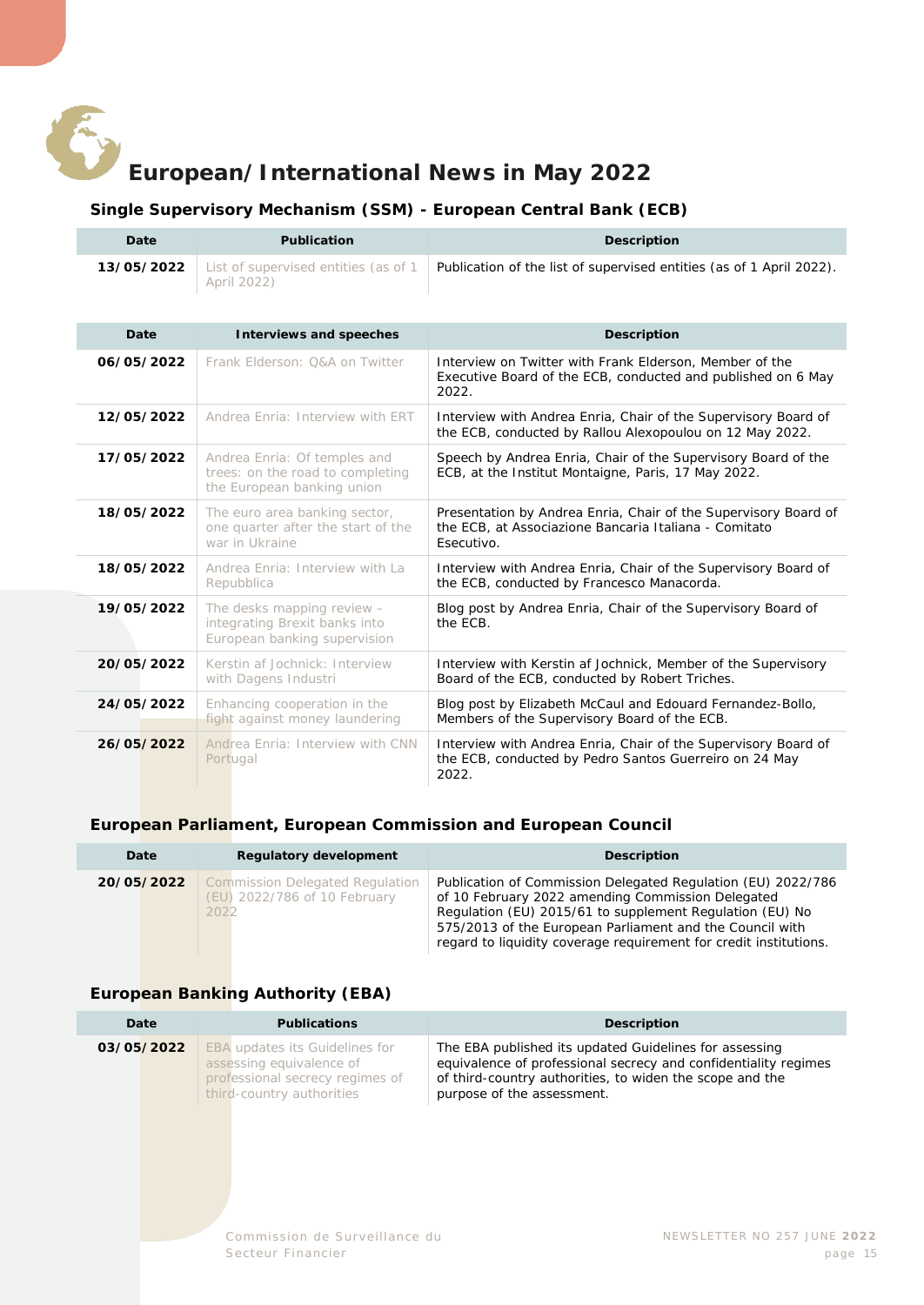| Date       | <b>Publications</b>                                                                                                                                                                     | <b>Description</b>                                                                                                                                                                                                                                                                                                                                                                                                                                                                                                                                                                                                                                                                                                             |
|------------|-----------------------------------------------------------------------------------------------------------------------------------------------------------------------------------------|--------------------------------------------------------------------------------------------------------------------------------------------------------------------------------------------------------------------------------------------------------------------------------------------------------------------------------------------------------------------------------------------------------------------------------------------------------------------------------------------------------------------------------------------------------------------------------------------------------------------------------------------------------------------------------------------------------------------------------|
| 03/05/2022 | EBA publishes amended final<br>draft technical standards on the<br>mapping of ECAIs for<br>securitisation positions                                                                     | The EBA published its final draft Implementing Technical<br>Standards (ITS) to amend the Implementing Regulation on the<br>mapping of credit assessments of External Credit Assessment<br>Institutions (ECAIs) for securitisation positions. The changes<br>reflect the relevant amendments introduced by the new<br>Securitisation Framework, as well as the mappings for three<br>ECAIs that extended their credit assessments to cover<br>securitisations.                                                                                                                                                                                                                                                                  |
| 04/05/2022 | EBA provides its advice to the EU<br>Commission on non-bank lending                                                                                                                     | The EBA published a Report on non-bank lending in response to<br>the European Commission's February 2021 Call for Advice on<br>this topic. The EBA's proposals aim at addressing risks arising<br>from the provision of lending by non-bank entities in the areas<br>of supervision, consumer protection, anti-money laundering<br>and countering the financing of terrorism (AML/CFT), macro<br>and microprudential risks.                                                                                                                                                                                                                                                                                                    |
| 05/05/2022 | EBA updates technical standards<br>in view of its 2023 benchmarking<br>of internal approaches                                                                                           | The EBA published an update to its Implementing Technical<br>Standards (ITS) which specify the data collection for the<br>supervisory benchmarking exercise of 2023 in relation to the<br>internal approaches used in market and credit risk and IFRS9<br>accounting. The updated ITS include all benchmarking<br>portfolios and metrics that will be used for the 2023 exercise.<br>The benchmarking exercise is an essential supervisory tool to<br>monitor and enhance the quality of internal models, which are<br>relevant for the assessment of the institution's capital<br>adequacy.                                                                                                                                   |
| 10/05/2022 | The EBA has designed an efficient<br>framework for reporting of<br>deposits subject to Russian and<br>Belarusian economic sanctions                                                     | Following the request from the EU Commission, the EBA has<br>developed a template for the annual reporting of information on<br>deposits subject to the Russia and the Belarus Economic<br>Sanctions Regulations. The EBA is making the template<br>available for voluntary use by the relevant national competent<br>authorities and by the EU Commission, with the aim to promote<br>a convergent approach and to reduce any associated reporting<br>costs, especially for cross-border banks.                                                                                                                                                                                                                               |
| 11/05/2022 | EBA sees progress in the<br>implementation of the<br>supervisory review and evaluation<br>process and of the supervisory<br>priorities for 2021 but flags some<br>areas for improvement | The EBA published its annual Report on convergence of<br>supervisory practices for 2021. Competent authorities made<br>progress in the implementation of the EBA Guidelines on<br>supervisory review and evaluation process (SREP). The Report<br>also reflects consistent implementation into their supervisory<br>practices of the key supervisory priorities for 2021. However,<br>the Report sets expectations for additional efforts from<br>Competent authorities on topics such as ICT risks, namely<br>cyber risk and business model challenges and the respective<br>digital transformation. In addition, the Report highlights the<br>need for more harmonised practices in the determination of<br>capital add-ons. |
| 13/05/2022 | EBA publishes final technical<br>standards on crowdfunding<br>service providers                                                                                                         | The EBA published its final draft Regulatory Technical<br>Standards (RTS) specifying the information that crowdfunding<br>service providers shall provide to investors on the calculation of<br>credit scores and prices of crowdfunding offers. The final draft<br>RTS also specify a minimum set of common standards with<br>regard to information to be considered in credit risk assessment<br>and loan valuation and the underlying policies and governance<br>arrangements.                                                                                                                                                                                                                                              |
| 17/05/2022 | EBA publishes peer review on<br>management of non-performing<br>exposures                                                                                                               | The EBA published the conclusion of its peer review of how<br>prudential and consumer protection authorities supervise the<br>management of non-performing exposures (NPE) by<br>institutions and have implemented the EBA Guidelines on the<br>management of NPE. The analysis suggests that the competent<br>authorities across the EU have applied a risk-based approach to<br>the supervision of NPE management. The EBA has not identified<br>any significant concerns regarding the supervision practices but<br>makes some general recommendations for further<br>improvements.                                                                                                                                         |
|            |                                                                                                                                                                                         |                                                                                                                                                                                                                                                                                                                                                                                                                                                                                                                                                                                                                                                                                                                                |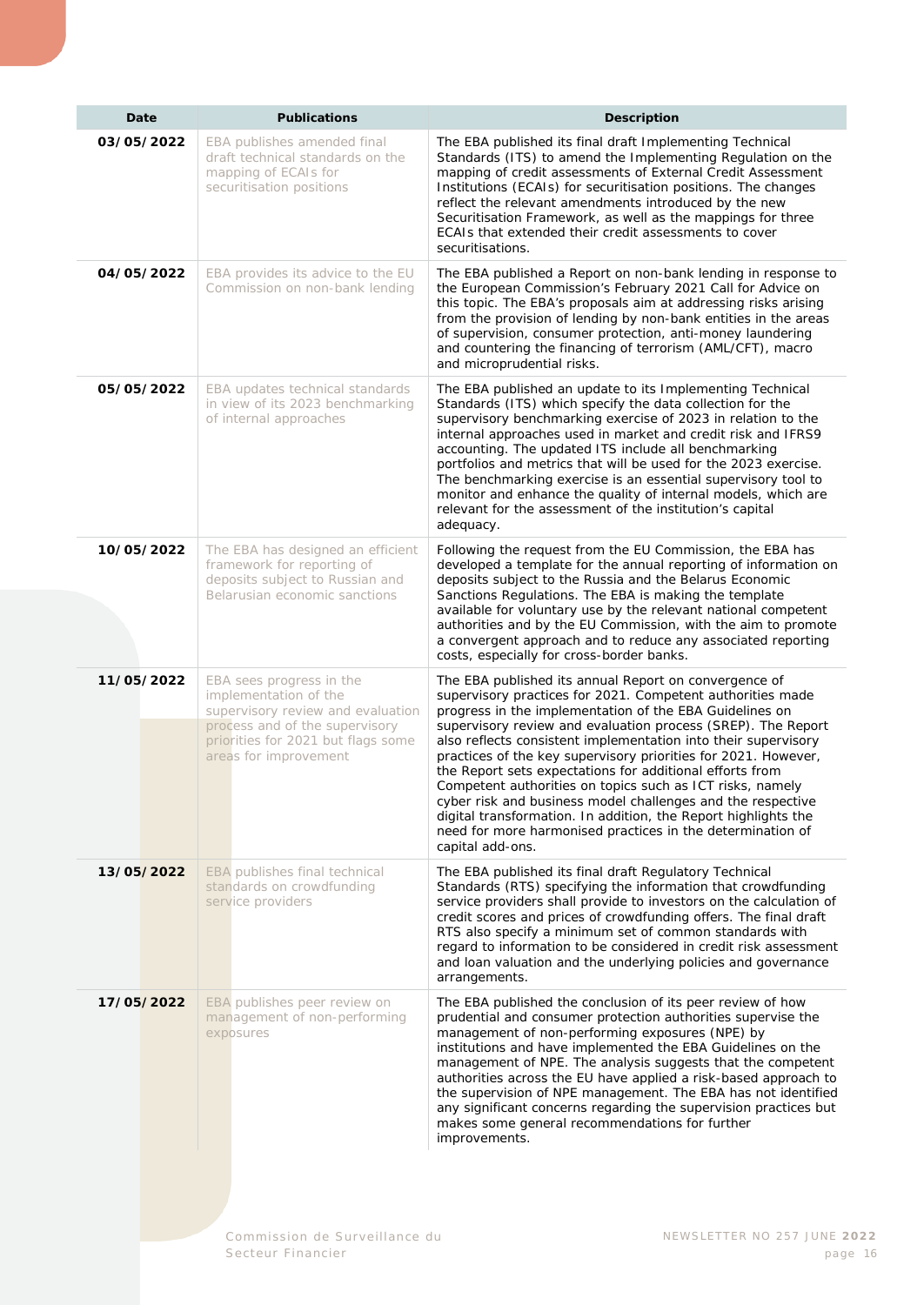| Date       | <b>Publications</b>                                                                                                                           | <b>Description</b>                                                                                                                                                                                                                                                                                                                                                                                                                                                                                                                                                                                                      |
|------------|-----------------------------------------------------------------------------------------------------------------------------------------------|-------------------------------------------------------------------------------------------------------------------------------------------------------------------------------------------------------------------------------------------------------------------------------------------------------------------------------------------------------------------------------------------------------------------------------------------------------------------------------------------------------------------------------------------------------------------------------------------------------------------------|
| 18/05/2022 | EBA adopts decision on<br>supervisory reporting for<br>intermediate EU parent<br>undertaking threshold monitoring                             | The EBA has adopted a decision on supervisory reporting for EU<br>parent undertaking (IPU) threshold monitoring for those<br>entities belonging to third country groups, including third-<br>country branches. Competent authorities shall report to the<br>EBA information on the total value assets held by these entities<br>within the scope of their jurisdiction in the format specified in<br>the Annexes to the Decision.                                                                                                                                                                                       |
| 23/05/2022 | EBA publishes final technical<br>standards to identify shadow<br>banking entities                                                             | The EBA published its final draft Regulatory Technical<br>Standards (RTS) specifying the criteria to identify shadow<br>banking entities for the purposes of reporting large exposures.<br>The final draft RTS clarify that entities carrying out banking<br>activities or services and which have been authorised and<br>supervised in accordance with the EU prudential framework,<br>shall not be considered as shadow banking entities.                                                                                                                                                                             |
| 24/05/2022 | EBA updates mapping between<br>technical standards on Pillar 3<br>disclosures and technical<br>standards on supervisory<br>reporting $(v3.0)$ | The EBA published an updated mapping between quantitative<br>disclosure data points and the relevant supervisory reporting<br>data points. The mapping is part of the EBA's overall objective<br>to make the reporting and disclosure process more efficient and<br>less costly for banks and aims at facilitating institutions'<br>compliance with disclosure requirements and improving the<br>consistency and quality of the information disclosed. The<br>updated mapping applies to the reporting framework 3.0 and<br>the Implementing Technical Standards (ITS) on institutions'<br>Pillar 3 public disclosures. |
| 25/05/2022 | EBA announces timeline for the<br>2022 EU-wide Transparency<br>exercise and EBA Risk<br><b>Assessment Report</b>                              | The EBA will be launching its annual 2022 EU-wide<br>Transparency exercise in September 2022 and expects to<br>release the information on banks' exposures and asset quality<br>at the beginning of December 2022, along with the EBA Risk<br>Assessment Report. The exercise will cover the figures from the<br>second half of 2021 and the first half of 2022.                                                                                                                                                                                                                                                        |

| Date       | <b>Consultations</b>                                                                            | <b>Description</b>                                                                                                                                                                                                                                                                                                                                                                                                                                                                                                                                                                                                               |
|------------|-------------------------------------------------------------------------------------------------|----------------------------------------------------------------------------------------------------------------------------------------------------------------------------------------------------------------------------------------------------------------------------------------------------------------------------------------------------------------------------------------------------------------------------------------------------------------------------------------------------------------------------------------------------------------------------------------------------------------------------------|
| 02/05/2022 | Discussion paper on the role of<br>environmental risk in the<br>prudential framework            | The EBA published a Discussion Paper on the role of<br>environmental risks in the prudential framework for credit<br>institutions and investment firms. The Paper explores whether<br>and how environmental risks are to be incorporated into the<br>Pillar 1 prudential framework. It launches the discussion on the<br>potential incorporation of a forward-looking perspective in the<br>prudential framework. It also stresses the importance of<br>collecting relevant and reliable information on environmental<br>risks and their impact on institutions' financial losses.<br>The consultation runs until 2 August 2022. |
| 16/05/2022 | Consultation on Implementing<br><b>Technical Standards on NPL</b><br>transaction data templates | The EBA launched a public consultation on the draft<br>Implementing Technical Standards (ITS) specifying the<br>requirements for the information that sellers of non-performing<br>loans (NPL) shall provide to prospective buyers, seeking to<br>improve the functioning of NPL secondary markets. The<br>objective of the draft ITS is to provide a common standard for<br>the NPL transactions across the EU enabling cross-country<br>comparison and thus reducing information asymmetries<br>between the sellers and buyers of NPL.<br>The consultation runs until 31 August 2022.                                          |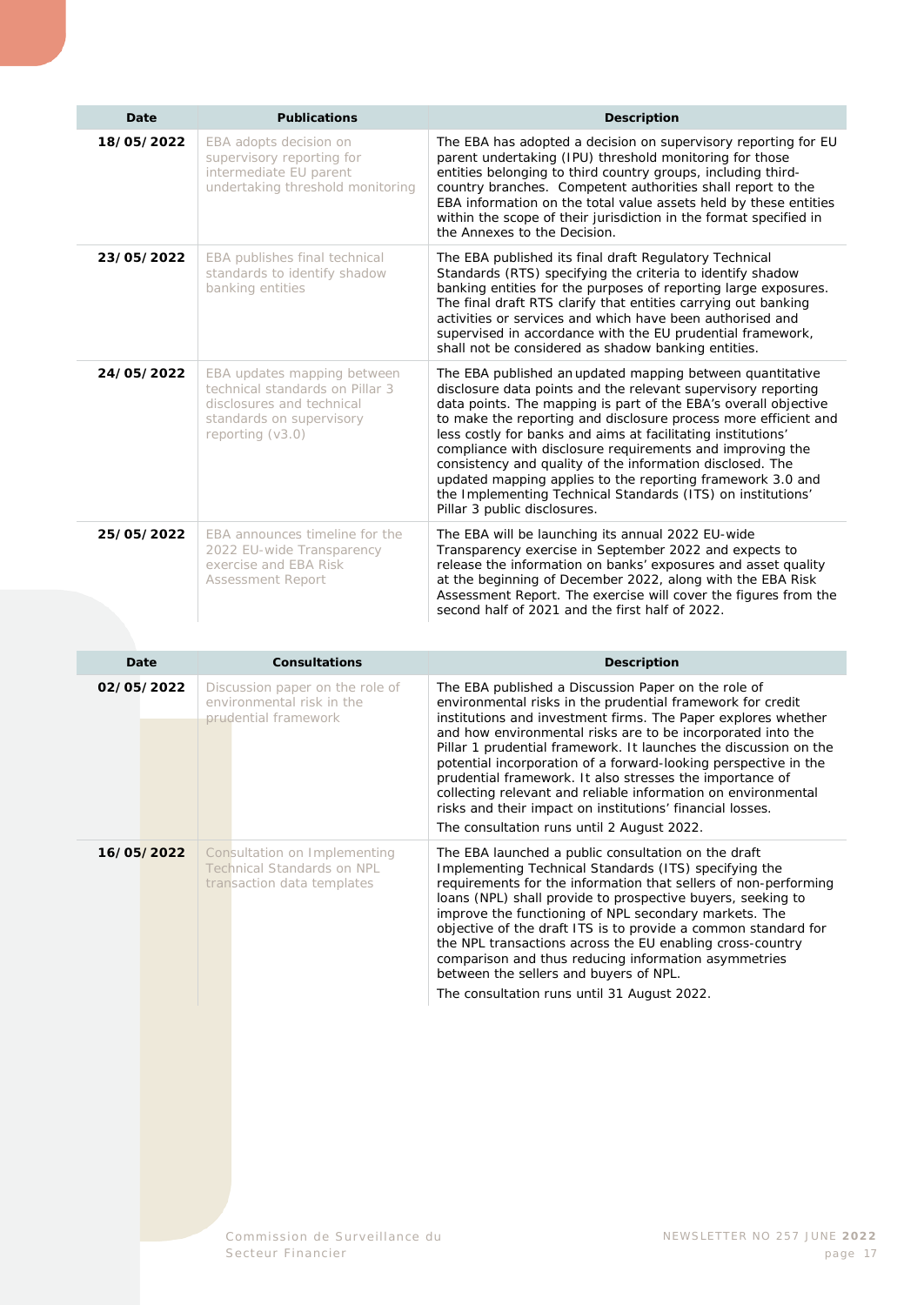#### <span id="page-17-0"></span>**European Supervisory Authorities (ESAs)**

| Date       | <b>Publications</b>                                                                                 | <b>Description</b>                                                                                                                                                                                                                                                                                                                                                          |
|------------|-----------------------------------------------------------------------------------------------------|-----------------------------------------------------------------------------------------------------------------------------------------------------------------------------------------------------------------------------------------------------------------------------------------------------------------------------------------------------------------------------|
| 02/05/2022 | ESAs recommend changes to<br>make the PRIIPs key information<br>document more consumer-<br>friendly | The ESAs published their technical advice to the European<br>Commission on the review of the Packaged Retail and<br>Insurance-based Investment Products (PRIIPs) Regulation. The<br>advice will serve as input for developing the Commission's<br>Retail Investment Strategy.                                                                                               |
| 10/05/2022 | ESAs call for improvements in<br>product descriptions intended for<br>retail investors              | The ESAs issued today a joint supervisory statement regarding<br>the 'What is this product?' section of the key information<br>document (KID) for PRIIPs. The expectations put forward in the<br>supervisory statement aim at improving the quality of<br>descriptions provided by PRIIPs manufacturers and thereby<br>contribute to better protection of retail investors. |

| Date       | <b>Consultations</b>                                                                                         | <b>Description</b>                                                                                                                                                                                                                                                                                                                    |
|------------|--------------------------------------------------------------------------------------------------------------|---------------------------------------------------------------------------------------------------------------------------------------------------------------------------------------------------------------------------------------------------------------------------------------------------------------------------------------|
| 02/05/2022 | ESAs consult on sustainability<br>disclosures for simple,<br>transparent and standardised<br>securitisations | The ESAs published their technical advice to the European<br>Commission on the review of the Packaged Retail and<br>Insurance-based Investment Products (PRIIPs) Regulation. The<br>advice will serve as input for developing the Commission's<br>Retail Investment Strategy.<br>The consultation runs until 2 July 2022.             |
| 02/05/2022 | <b>ESAs consultation on STS</b><br>securitisations-related<br>sustainability disclosures                     | The ESAs published a Consultation Paper seeking input on draft<br>Regulatory Technical Standards (RTS) on the content,<br>methodologies and presentation of information in respect of the<br>sustainability indicators for Simple, Transparent and<br>Standardised (STS) securitisations.<br>The consultation runs until 2 July 2022. |

#### <span id="page-17-1"></span>**Basel Committee on Banking Supervision (BCBS)**

| Date       | Consultations                                                                                                                                                                                                                             | <b>Description</b>                                                                                                                                                                                                                                                                                                                                                                                                                                                                                                                                                                                                                                                      |
|------------|-------------------------------------------------------------------------------------------------------------------------------------------------------------------------------------------------------------------------------------------|-------------------------------------------------------------------------------------------------------------------------------------------------------------------------------------------------------------------------------------------------------------------------------------------------------------------------------------------------------------------------------------------------------------------------------------------------------------------------------------------------------------------------------------------------------------------------------------------------------------------------------------------------------------------------|
| 23/05/2022 | Central banks highlight ways to<br>tackle private debt build-up in the<br>wake of the pandemic                                                                                                                                            | The report by the Committee on the Global Financial System<br>(CGFS), a central bank forum for examining risks to financial<br>stability, hosted by the Bank for International Settlements,<br>highlights that the rise in private sector debt during the COVID-<br>19 crisis was associated with borrowing by weaker businesses<br>and rapid house price growth. However, it finds that the<br>importance of such debt vulnerabilities differs substantially<br>across countries, depending on factors such as the strength of<br>the economic recovery and the health of the financial system.                                                                        |
| 31/05/2022 | <b>Basel Committee finalises</b><br>principles on climate-related<br>financial risks, progresses work<br>on specifying crypto-assets'<br>prudential treatment and agrees<br>on way forward for the G-SIB<br>assessment methodology review | The Basel Committee met on 27 May 2022 and approved a<br>finalised set of principles for the effective management and<br>supervision of climate-related financial risks. It also progressed<br>its work on specifying a prudential treatment of crypto-assets<br>and issuing a second consultation paper, and agreed on a way<br>forward to reflect developments in the European banking union<br>(EBU) on the assessment methodology for global systemically<br>important banks (G-SIBs). In addition, the Committee is<br>continuing to assess risks to and vulnerabilities of the global<br>banking system, including those ensuing from the conflict in<br>Ukraine. |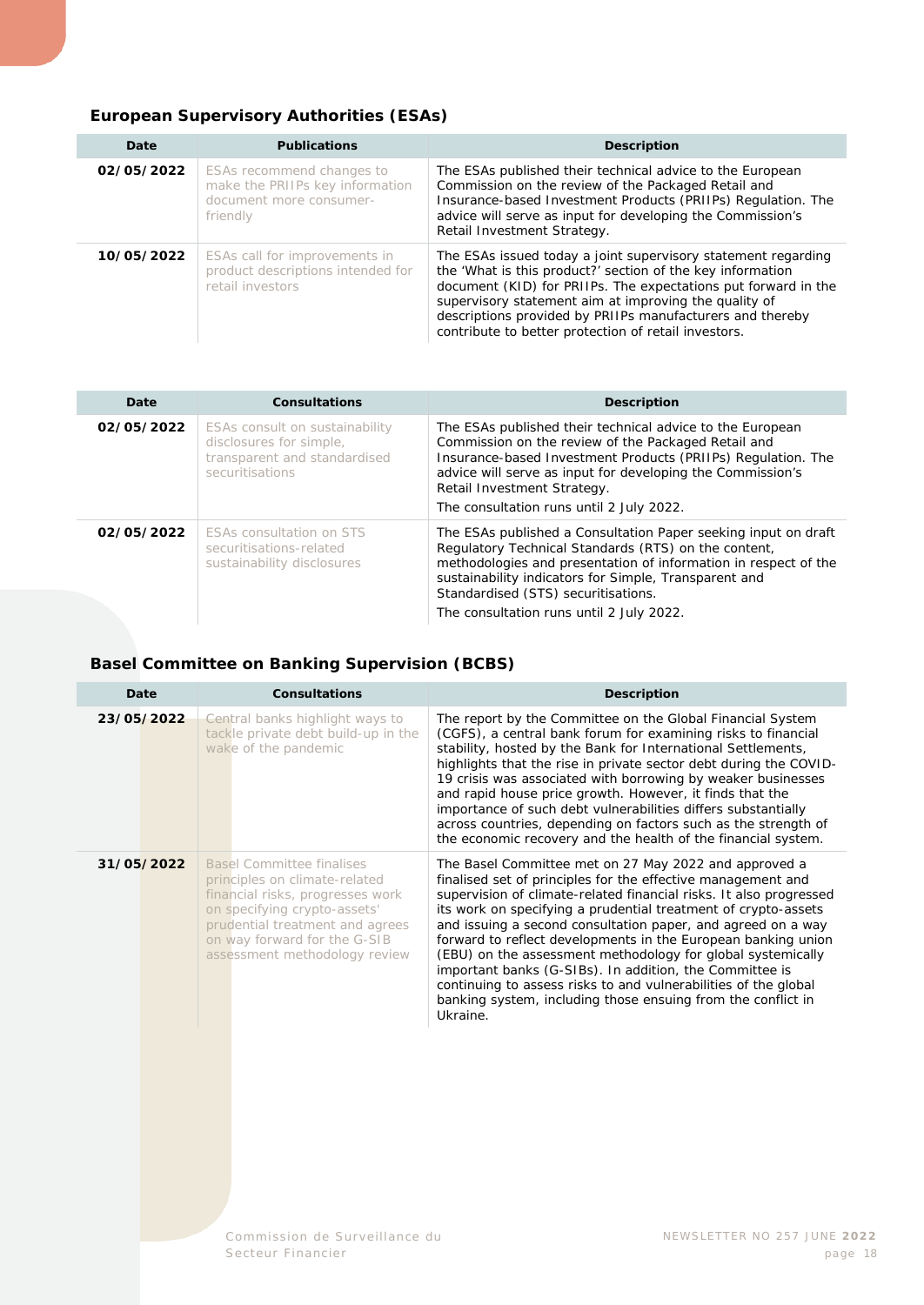#### <span id="page-18-0"></span>**Macroprudential topics**

#### **European Central Bank (ECB)**

| Date       | <b>Publication</b>                      | <b>Description</b>                                                                                                                                                                                                                                                                                                                                                                                                                     |
|------------|-----------------------------------------|----------------------------------------------------------------------------------------------------------------------------------------------------------------------------------------------------------------------------------------------------------------------------------------------------------------------------------------------------------------------------------------------------------------------------------------|
| 25/05/2022 | Financial Stability Review, May<br>2022 | The May Financial Stability Review (FSR) has been prepared<br>against the backdrop of the devastating invasion of Ukraine and<br>assesses its effects and risks on the economy, in Europe and<br>beyond. Furthermore, the review assesses financial stability<br>vulnerabilities and their implications for financial markets, debt<br>sustainability, bank resilience, the non-bank financial sector<br>and macroprudential policies. |
|            |                                         | The FSR also includes two special features on financial stability<br>risks stemming from climate change and on risks arising from<br>crypto-assets.                                                                                                                                                                                                                                                                                    |

#### **Countercyclical Capital buffer (CCyB)**

The list of applicable CCyB rates in EU/EEA countries is available on the [website of the ESRB.](https://www.esrb.europa.eu/national_policy/ccb/all_rates/html/index.en.html) The following countries have announced a CCyB rate different from 0%:

| Country               | <b>CCyB</b> rate                                 | <b>Application since</b>                                           |
|-----------------------|--------------------------------------------------|--------------------------------------------------------------------|
| <b>Bulgaria</b>       | 0.5%<br>$1\%*$<br>$1.5%$ *                       | 01.04.2020<br>01.10.2022<br>01.01.2023                             |
| Croatia               | 0.5%                                             | 31.03.2023                                                         |
| <b>Czech Republic</b> | 0.5%<br>$1\%*$<br>$1.5%$ *<br>$2\%*$<br>$2.5%$ * | 01.07.2020<br>01.07.2022<br>01.10.2022<br>01.01.2023<br>01.04.2023 |
| <b>Denmark</b>        | $1\%$ *<br>$2\%*$                                | 30.09.2022<br>31.12.2022                                           |
| Estonia               | $1\%*$                                           | 07.12.2022                                                         |
| France                | 0.5%                                             | 07.04.2023                                                         |
| Germany               | $0.75%$ *                                        | 01.02.2023                                                         |
| <b>I</b> celand       | $2\%*$                                           | 29.09.2022                                                         |
| Luxembourg            | 0.5%                                             | 01.01.2021                                                         |
| <b>Netherlands</b>    | $1\%$ *                                          | 25.05.2023                                                         |
| Norway                | 1%<br>$1.5%$ *<br>$2\%*$<br>$2.5%$ *             | 13.03.2020<br>30.06.2022<br>31.12.2022<br>31.03.2023               |
| Romania               | $0.5\%*$                                         | 17.10.2022                                                         |
| Slovakia              | 1%                                               | 01.08.2020                                                         |
| Sweden                | $1\%$ *                                          | 29.09.2022                                                         |

Pending CCyB rates are followed by an asterisk ("\*").

The list of applicable CCyB rates in non-EU/EEA countries can be consulted on the website of the Bank [of International Settlements.](https://www.bis.org/bcbs/ccyb/)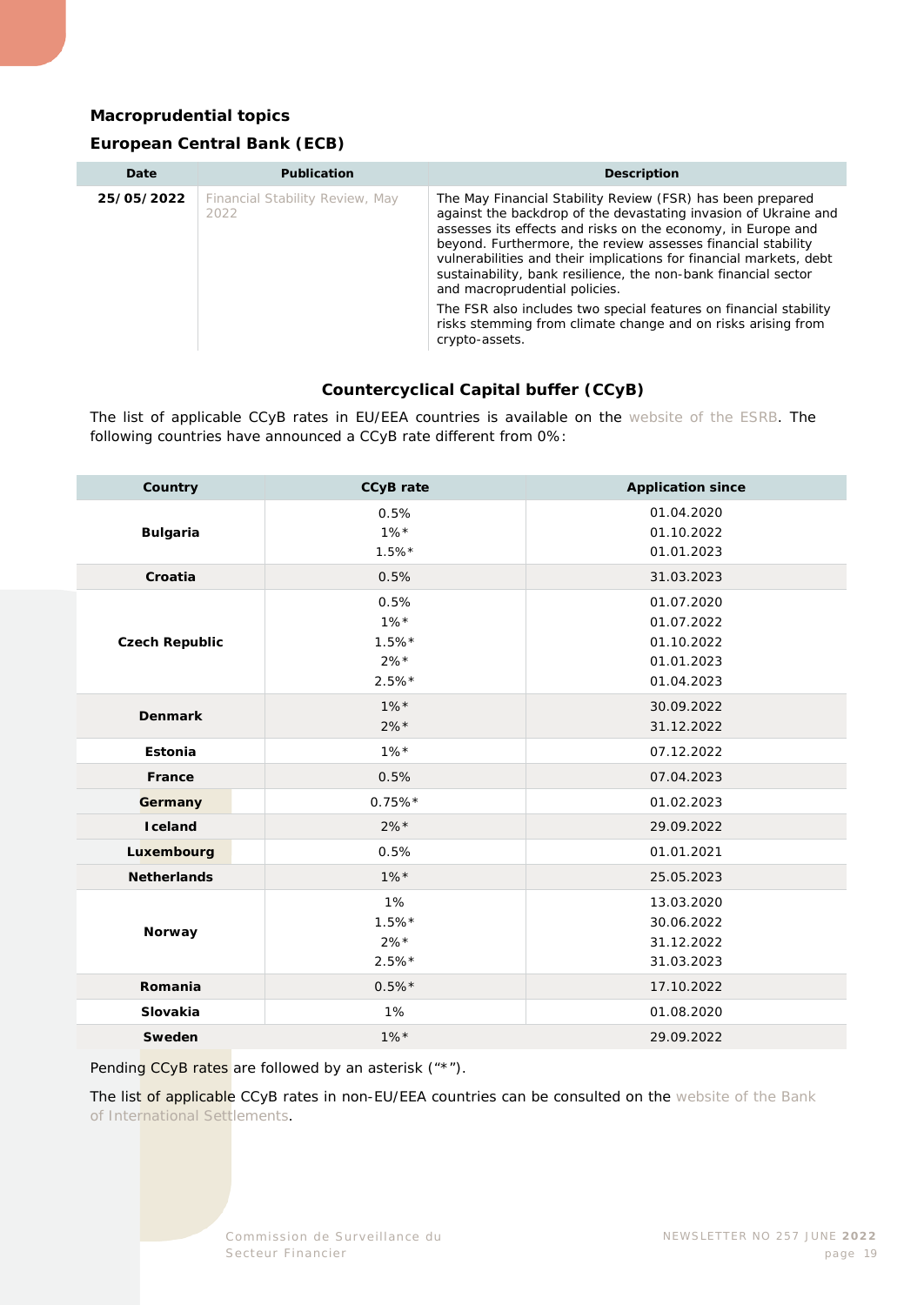#### <span id="page-19-0"></span>**Financial Stability Board (FSB)**

| Date       | <b>Publication</b>                                         | <b>Description</b>                                                                                                                                                                                                                                                                                                                                                       |
|------------|------------------------------------------------------------|--------------------------------------------------------------------------------------------------------------------------------------------------------------------------------------------------------------------------------------------------------------------------------------------------------------------------------------------------------------------------|
| 09/05/2022 | Thematic Review on Out-of-Court<br>Corporate Debt Workouts | The review examines FSB member jurisdictions' practices,<br>experiences and lessons from out-of-court corporate debt<br>workouts. Jurisdictions have adopted a variety of approaches to<br>complement in-court insolvency proceedings and facilitate<br>restructurings through out-of-court debt workout frameworks,<br>including most recently in response to COVID-19. |

#### <span id="page-19-1"></span>**European Securities and Markets Authority (ESMA)**

| 02/05/2022<br>03/05/2022<br>12/05/2022<br>13/05/2022<br>13/05/2022<br>16/05/2022<br>16/05/2022<br>18/05/2022<br>19/05/2022 | ESMA objects to European<br>Commission's proposed<br>amendments on its draft ITS on<br>insider lists<br>ESMA publishes the annual LIS<br>and SSTI calculations for bonds<br>and the quarterly bond liquidity<br>assessment | ESMA published two Opinions regarding the amendments<br>proposed by the European Commission to the Regulatory<br>Technical Standards (RTS) on liquidity contracts for SME Growth<br>Market (GM) issuers and the Implementing Technical Standards<br>(ITS) on insider lists initially adopted by ESMA in October 2020.<br>ESMA published the annual LIS and SSTI calculations for bonds<br>and the quarterly bond liquidity assessment as communicated |
|----------------------------------------------------------------------------------------------------------------------------|----------------------------------------------------------------------------------------------------------------------------------------------------------------------------------------------------------------------------|-------------------------------------------------------------------------------------------------------------------------------------------------------------------------------------------------------------------------------------------------------------------------------------------------------------------------------------------------------------------------------------------------------------------------------------------------------|
|                                                                                                                            |                                                                                                                                                                                                                            |                                                                                                                                                                                                                                                                                                                                                                                                                                                       |
|                                                                                                                            |                                                                                                                                                                                                                            | on 21 April 2022.                                                                                                                                                                                                                                                                                                                                                                                                                                     |
|                                                                                                                            | ESMA appoints new member to<br>its management board                                                                                                                                                                        | ESMA has elected a new member to its Management Board to<br>replace an outgoing member who has stepped down from her<br>position.                                                                                                                                                                                                                                                                                                                     |
|                                                                                                                            | ESMA reminds issuers of the<br>main IFRS requirements amid<br>the war in Ukraine                                                                                                                                           | ESMA released a Public Statement on the implications of<br>Russia's invasion of Ukraine on half-yearly financial reports.                                                                                                                                                                                                                                                                                                                             |
|                                                                                                                            | ESMA makes recommendations<br>for disclosures of expected<br>impacts of IFRS 17 application                                                                                                                                | ESMA issued a Public Statement on the Transparency on<br>implementation of IFRS 17 Insurance Contracts.                                                                                                                                                                                                                                                                                                                                               |
|                                                                                                                            | ESMA reminds fund managers of<br>their obligations to investors<br>amid the war in Ukraine                                                                                                                                 | ESMA released a Public Statement on the implications of<br>Russia's invasion of Ukraine on investment fund portfolios.                                                                                                                                                                                                                                                                                                                                |
|                                                                                                                            | ESMA publishes final reports on<br>CCP resolution regime                                                                                                                                                                   | ESMA published six Final Reports on the central counterparties<br>(CCPs) resolution regime under the CCP Recovery and<br>Resolution Regulation (CCPRRR).                                                                                                                                                                                                                                                                                              |
|                                                                                                                            | ESMA publishes ex-post analysis<br>of derivatives risks in Archegos                                                                                                                                                        | ESMA published a study showing how regulatory reporting data<br>can be used to identify risks in derivatives markets, such as<br>occurred in the case of Archegos.                                                                                                                                                                                                                                                                                    |
|                                                                                                                            | <b>ESMA</b> encourages crowdfunding<br>service providers to accelerate<br>their transition to the new regime                                                                                                               | ESMA published its final report on the relevance of extending<br>the transitional period set out in Article 48 of the Crowdfunding<br>Regulation (CR).                                                                                                                                                                                                                                                                                                |
| 19/05/2022                                                                                                                 | ESMA publishes report on highly<br>liquid instruments                                                                                                                                                                      | ESMA published its Final Report on highly liquid financial<br>instruments for CCP investment policies under EMIR.                                                                                                                                                                                                                                                                                                                                     |
| 20/05/2022                                                                                                                 | New Q&AS available                                                                                                                                                                                                         | <b>ESMA updated the following Questions and Answers:</b><br>on the application of the AIFMD<br>$\bullet$<br>on the application of the UCITS Directive<br>$\bullet$<br>on the Central Securities Depositories Regulation<br>$\bullet$<br>on the European crowdfunding service providers for<br>business Regulation<br>on MiFID II and MiFIR transparency topics<br>$\bullet$                                                                           |
| 23/05/2022                                                                                                                 | ESMA study looks at reasons for<br>lower costs in ESG funds                                                                                                                                                                | ESMA published a study looking at the potential reasons behind<br>the relatively lower ongoing costs, and better performance, of<br>environmental, social and governance (ESG) funds compared to<br>other funds, between April 2019 and September 2021.                                                                                                                                                                                               |
| 31/05/2022                                                                                                                 | ESMA provides supervisors with<br>guidance on the integration of<br>sustainability risks and<br>disclosures in the area of asset<br>management                                                                             | ESMA published a Supervisory Briefing to ensure convergence<br>across the European Union in the supervision of investment<br>funds with sustainability features, and in combating<br>greenwashing by investment funds.                                                                                                                                                                                                                                |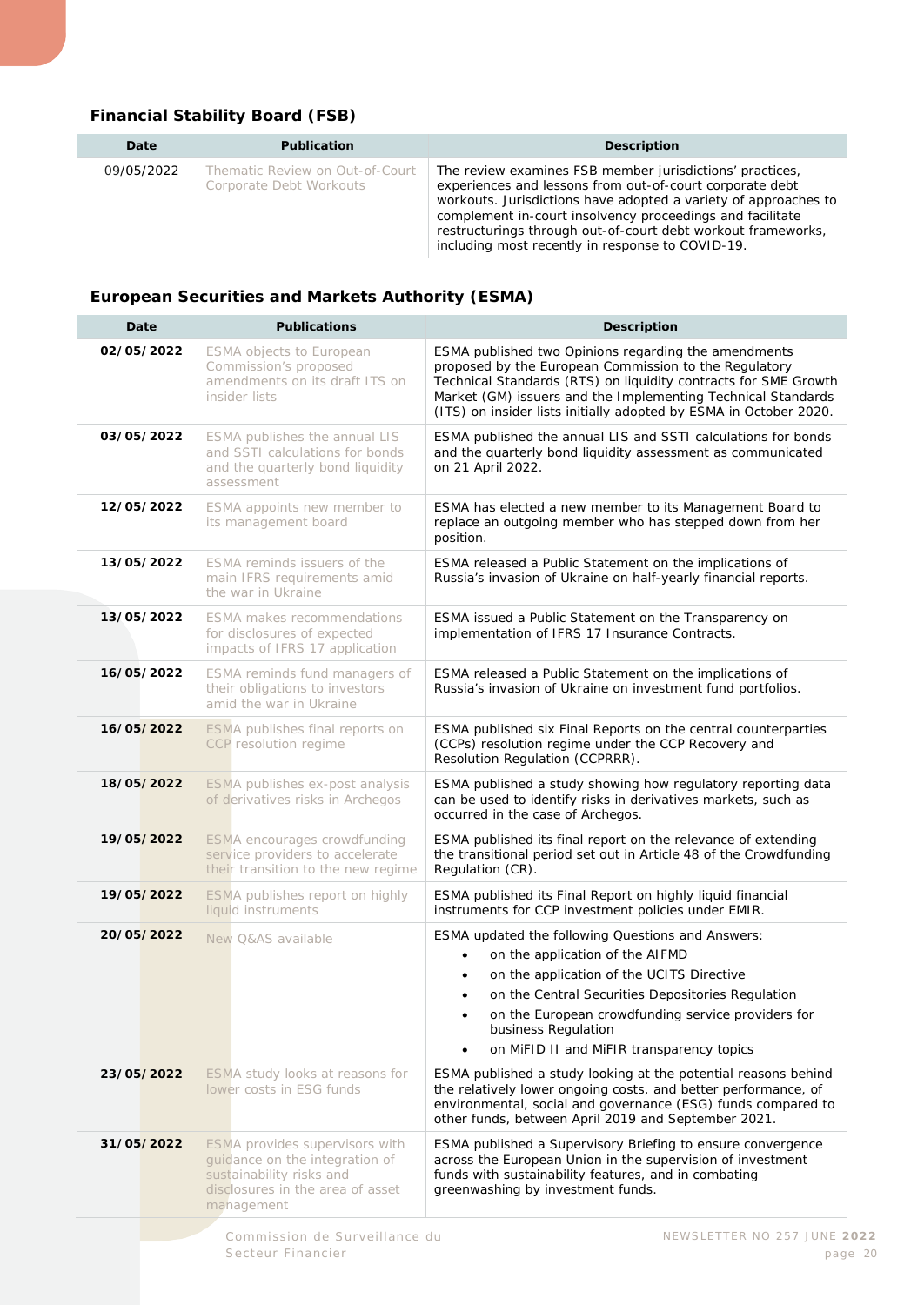| 31/05/2022 | ESMA reports on supervision of<br>costs and fees in investment<br>funds | ESMA published a report on the Common Supervisory Action<br>(CSA) on costs and fees for investment funds, that was carried<br>out with National Competent Authorities (NCAs) during 2021.<br>ESMA highlights, in the Report, the importance of supervision in<br>ensuring investors are not charged with undue costs,<br>considering its high impact on investors' returns. |
|------------|-------------------------------------------------------------------------|-----------------------------------------------------------------------------------------------------------------------------------------------------------------------------------------------------------------------------------------------------------------------------------------------------------------------------------------------------------------------------|

| Date       | Consultation                                                                            | <b>Description</b>                                                                                                                                                                                                                                                                          |
|------------|-----------------------------------------------------------------------------------------|---------------------------------------------------------------------------------------------------------------------------------------------------------------------------------------------------------------------------------------------------------------------------------------------|
| 17/05/2022 | ESMA consults on notifications for<br>cross-border marketing and<br>management of funds | ESMA is consulting stakeholders on the information and<br>templates to be provided and used by firms, when they inform<br>regulators of their cross-border marketing and management<br>activities under the UCITS Directive and the AIFMD.<br>The consultation runs until 9 September 2022. |
| 19/05/2022 | <b>ESMA launches four consultations</b><br>on CCP resolution regime                     | ESMA published four Consultation Papers on its proposed<br>Guidelines for the EU central counterparty (CCP) resolution<br>regime<br>The consultation run until 1 August 2022.                                                                                                               |